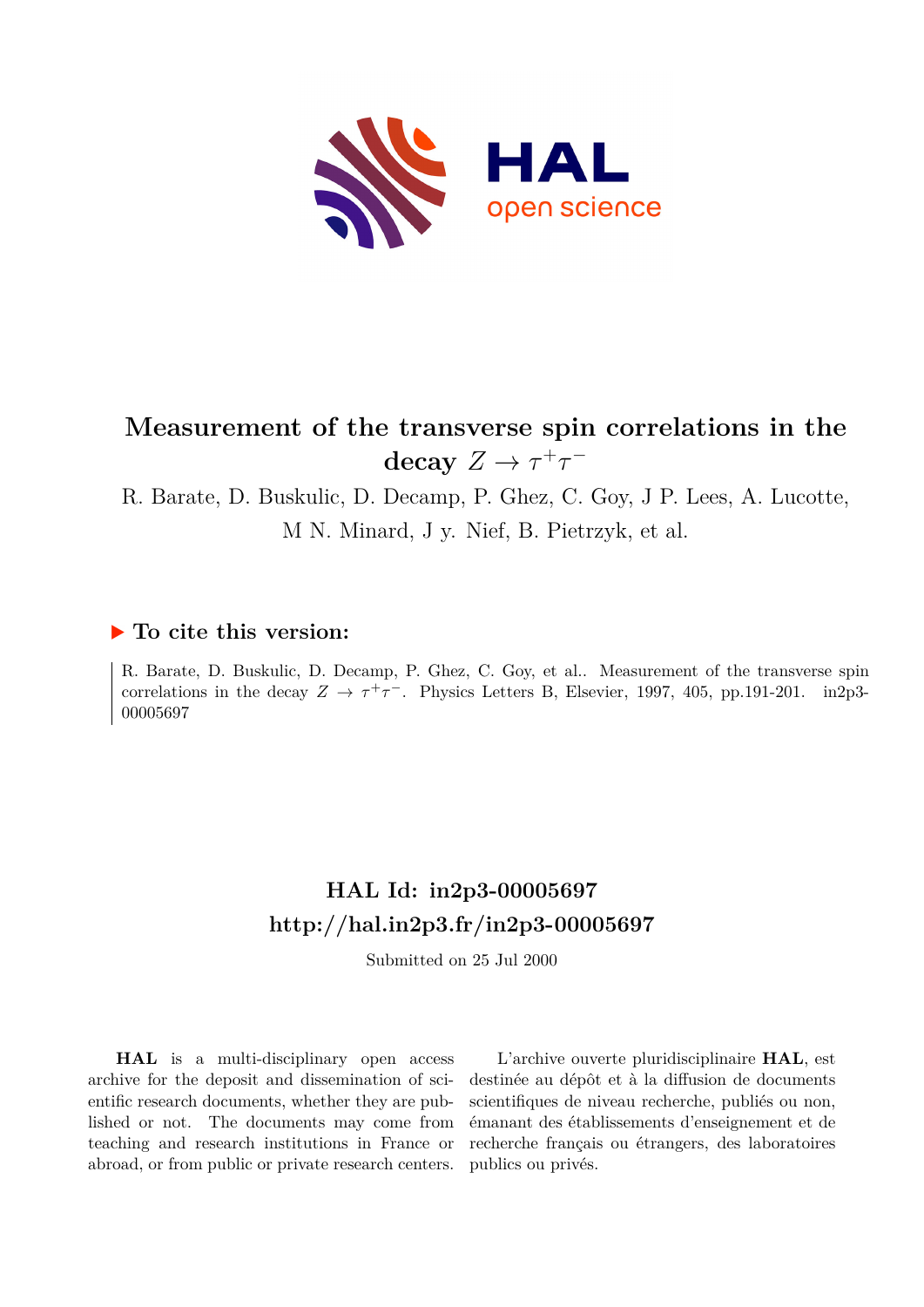# Measurement of the transverse spin correlations in the decay  $Z \rightarrow T^* T^-$

The ALEPH Collaboration

#### Abstract

For  $\tau$  reptons produced in  $e^+e^-\to \tau^+\tau^-$  interactions there are, in addition to the longitudinal spin correlations, two independent transverse spin correlations associated with the transverse (within the production plane) and normal (to the production plane) polarization components. A measurement of the transverse-transverse and transverse-normal *T* spin correlations in the decay  $Z \rightarrow T/T$ ,  $C_{TT}$  and  $C_{TN}$ , is presented based on the aplanarity angle of the decay products of both  $\tau$  leptons. Using  $80$  pb<sup>-1</sup> of data collected by ALEPH on the peak of the Z resonance, the results are  $C_{TT} = 1.06 \pm 0.13(stat) \pm 0.05(syst)$ , and  $C_{TN} = 0.08 \pm 0.13(stat) \pm 0.04(syst)$ . These values are in agreement with the Standard Model predictions,  $C_{TT} = 0.99$  and  $C_{\text{TN}} = -0.01$ .

(Submitted to Physics Letters B)

See the following pages for the list of authors.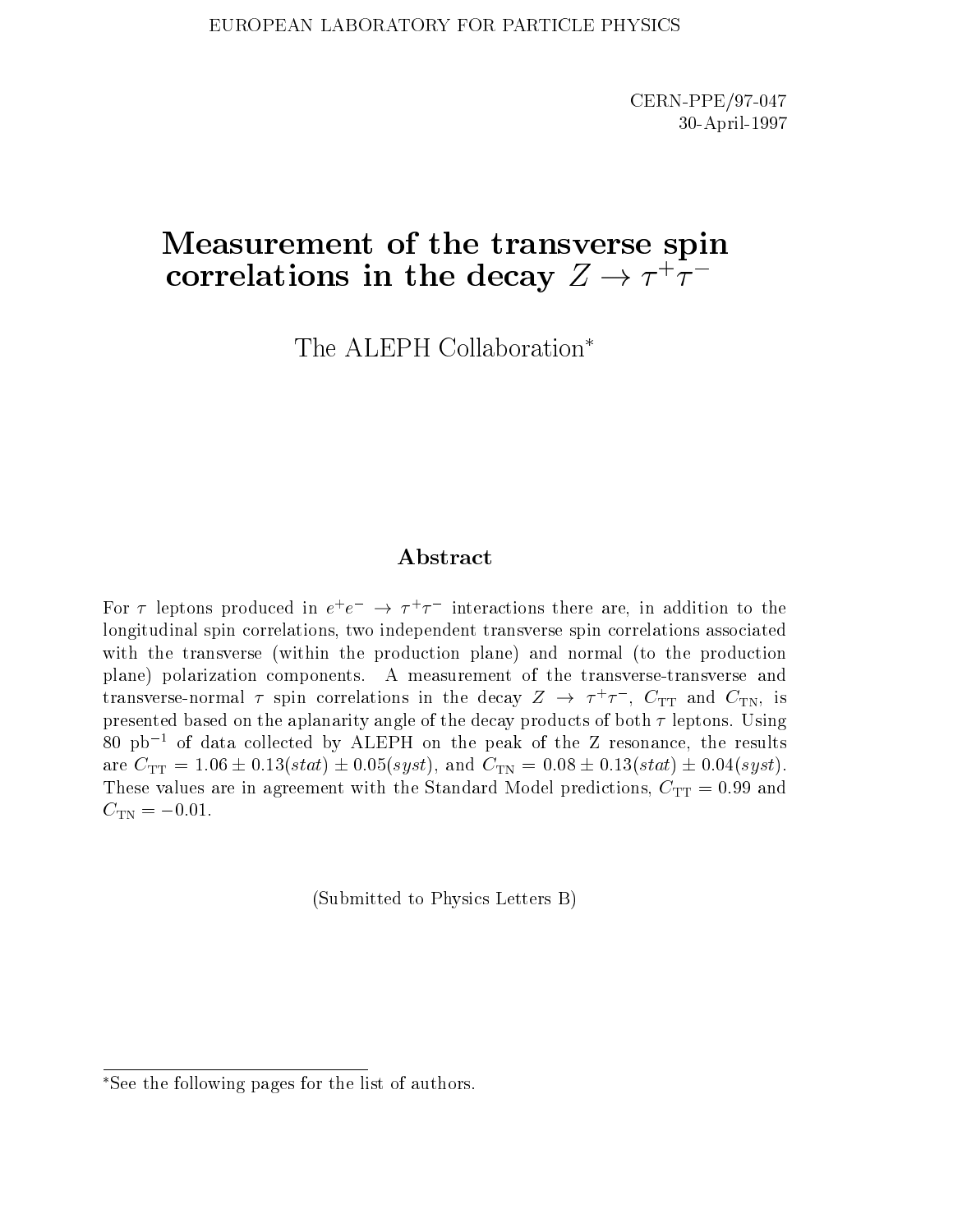#### The ALEPH Collaboration

R. Barate, D. Buskulic, D. Decamp, P. Ghez, C. Goy, J.-P. Lees, A. Lucotte, M.-N. Minard, J.-Y. Nief, B. Pietrzyk

Laboratoire de Fhysique des Farticules (LAFF), IN-F-CNRS, 74019 Annecy-le-Vieux Cedex, France

M.P. Casado, M. Chmeissani, P. Comas, J.M. Crespo, M. Delfino, E. Fernandez, M. Fernandez-Bosman, Ll. Garrido,<sup>15</sup> A. Juste, M. Martinez, R. Miquel, Ll.M. Mir, S. Orteu, C. Padilla, I.C. Park, A. Pascual, J.A. Perlas, I. Riu, F. Sanchez, F. Teubert

Institut de Fisica d'Altes Energies, Universitat Autonoma de Barcelona, 08193 Bellaterra (Barcelona),  $S\gamma$ 

A. Colaleo, D. Creanza, M. de Palma, G. Gelao, G. Iaselli, G. Maggi, M. Maggi, N. Marinelli, S. Nuzzo, A. Ranieri, G. Raso, F. Ruggieri, G. Selvaggi, L. Silvestris, P. Tempesta, A. Tricomi,<sup>3</sup> G. Zito Dipartimento di Fisica, INFN Sezione di Bari, 70126 Bari, Italy

X. Huang, J. Lin, Q. Ouyang, T. Wang, Y. Xie, R. Xu, S. Xue, J. Zhang, L. Zhang, W. Zhao Institute of High-Energy Physics, Academia Sinica, Beijing, The People's Republic of China<sup>8</sup>

D. Abbaneo, R. Alemany, U. Becker, A.O. Bazarko,<sup>20</sup> P. Bright-Thomas, M. Cattaneo, F. Cerutti, G. Dissertori, H. Drevermann, R.W. Forty, M. Frank, R. Hagelberg, J.B. Hansen, J. Harvey, P. Janot, B. Jost, E. Kneringer, J. Knobloch, I. Lehraus, G. Lutters, P. Mato, A. Minten, L. Moneta, A. Pacheco, J.-F. Pusztaszeri,<sup>23</sup> F. Ranjard, G. Rizzo, L. Rolandi, D. Rousseau, D. Schlatter, M. Schmitt, O. Schneider, W. Tejessy, I.R. Tomalin, H. Wachsmuth, A. Wagner<sup>24</sup>

European Laboratory for Particle Physics (CERN), 1211 Geneva 23, Switzerland

Z. Ajaltouni, A. Barres, C. Boyer, A. Falvard, C. Ferdi, P. Gay, C . Guicheney, P. Henrard, J. Jousset, B. Michel, S. Monteil, J-C. Montret, D. Pallin, P. Perret, F. Podlyski, J. Proriol, P. Rosnet, J.- M. Rossignol

Laboratoire de Physique Corpusculaire, Universite Blaise Pascal, IN2P3 -CNRS, Clermont-Ferrand, 63177 Aubiere, France

T. Fearnley, J.D. Hansen, J.R. Hansen, P.H. Hansen, B.S. Nilsson, B. Rensch, A. Wäänänen Niels Bohr Institute, 2100 Copenhagen, Denmark<sup>9</sup>

G. Daskalakis, A. Kyriakis, C. Markou, E. Simopoulou, I. Siotis, A. Vayaki Nuclear Research Center Demokritos (NRCD), Athens, Greece

A. Blondel, G. Bonneaud, J.C. Brient, P. Bourdon, A. Rougé, M. Rumpf, A. Valassi,<sup>6</sup> M. Verderi, H. Videau

Laboratoire de Physique Nucleaire et des Hautes Energies, Ecole Polytechnique, IN-P-UNRS, 91128 Palaiseau Cedex, France

D.J. Candlin, M.I. Parsons

Department of Physics, University of Edinburgh, Edinburgh EH9 3JZ, United Kingdom<sup>10</sup>

E. Focardi, G. Parrini, K. Zachariadou

Dipartimento di Fisica, Universita di Firenze, INFN Sezione di Firenze, 50125 Firenze, Italy

M. Corden, C. Georgiopoulos, D.E. Jaffe

Supercomputer Computations Research Institute, Florida State University, Tallahassee, FL 32306- 4052, USA 13;14

A. Antonelli, G. Bencivenni, G. Bologna,<sup>4</sup> F. Bossi, P. Campana, G. Capon, D. Casper, V. Chiarella, G. Felici, P. Laurelli, G. Mannocchi,<sup>5</sup> F. Murtas, G.P. Murtas, L. Passalacqua, M. Pepe-Altarelli Laboratori Nazionali dell'INFN (LNF-INFN), 00044 Frascati, Italy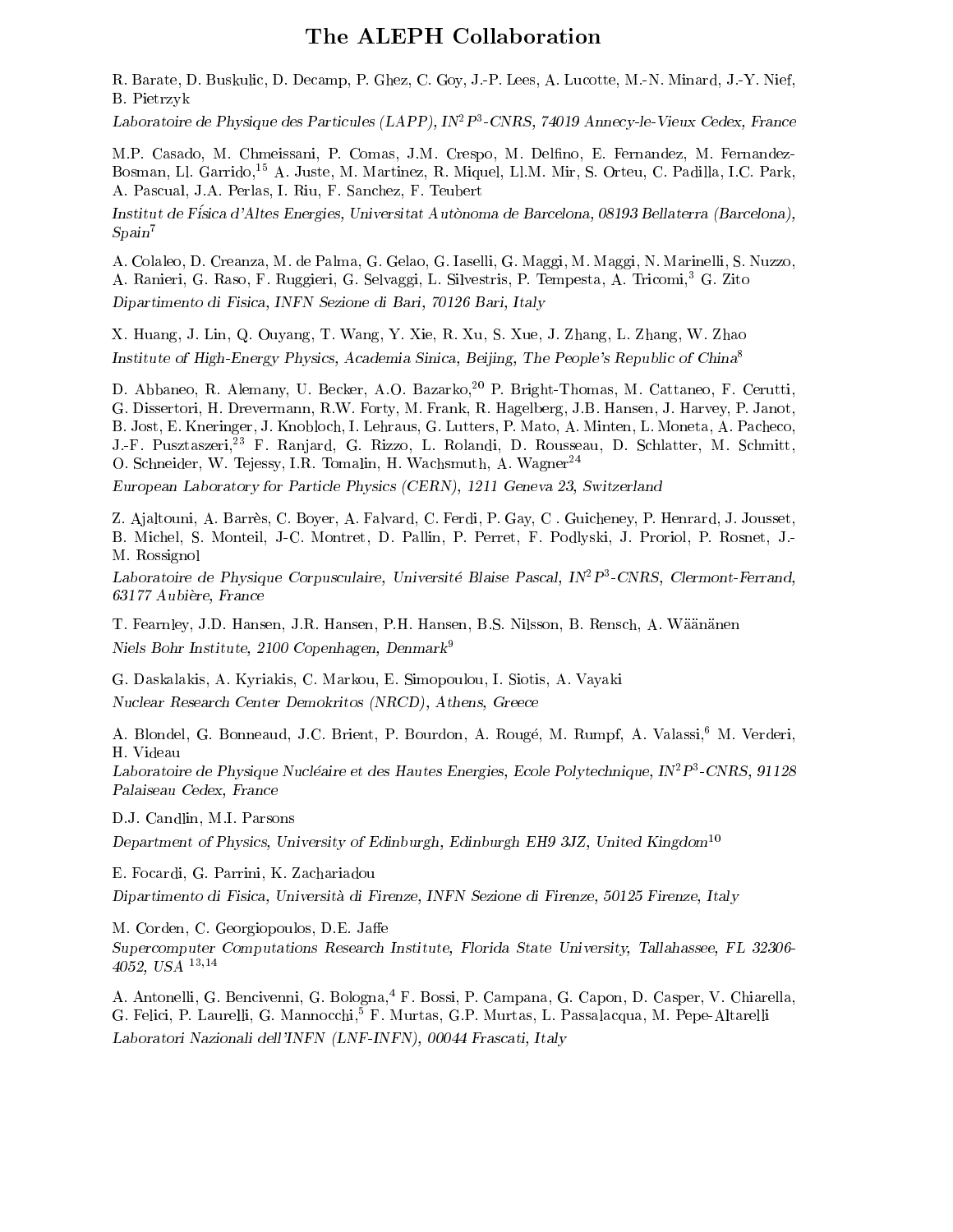L. Curtis, S.J. Dorris, A.W. Halley, I.G. Knowles, J.G. Lynch, V. O'Shea, C. Raine, J.M. Scarr, K. Smith, P. Teixeira-Dias, A.S. Thompson, E. Thomson, F. Thomson, R.M. Turnbull

Department of Physics and Astronomy, University of Glasgow, Glasgow G12 8QQ,United Kingdom<sup>10</sup>

C. Geweniger, G. Graefe, P. Hanke, G. Hansper, V. Hepp, E.E. Kluge, A. Putzer, M. Schmidt, J. Sommer, K. Tittel, S. Werner, M. Wunsch

Institut für Hochenergiephysik, Universität Heidelberg, 69120 Heidelberg, Fed. Rep. of Germany<sup>16</sup>

R. Beuselinck, D.M. Binnie, W. Cameron, P.J. Dornan, M. Girone, S. Goodsir, E.B. Martin, A. Moutoussi, J. Nash, J.K. Sedgbeer, P. Spagnolo, A.M. Stacey, M.D. Williams Department of Physics, Imperial College, London SW7 2BZ, United Kingdom<sup>10</sup>

V.M. Ghete, P. Girtler, D. Kuhn, G. Rudolph Institut für Experimentalphysik, Universität Innsbruck, 6020 Innsbruck, Austria<sup>18</sup>

A.P. Betteridge, C.K. Bowdery, P. Colrain, G. Crawford, A.J. Finch, F. Foster, G. Hughes, R.W. Jones, T. Sloan, M.I. Williams

Department of Physics, University of Lancaster, Lancaster LA1 4YB, United Kingdom<sup>10</sup>

A. Galla, I. Giehl, A.M. Greene, C. Hoffmann, K. Jakobs, K. Kleinknecht, G. Quast, B. Renk, E. Rohne, H.-G. Sander, P. van Gemmeren, C. Zeitnitz

Institut für Physik, Universität Mainz, 55099 Mainz, Fed. Rep. of  $German<sup>16</sup>$ 

J.J. Aubert, C. Benchouk, A. Bonissent, G. Bujosa, D. Calvet, J. Carr, P. Coyle, C. Diaconu, F. Etienne, N. Konstantinidis, O. Leroy, F. Motsch, P. Payre, M. Talby, A. Sadouki, M. Thulasidas, K. Trabelsi

Centre de Physique des Particules, Faculte des Sciences de Luminy, IN2P3 -CNRS, 13288 Marseille, France

M. Aleppo, F. Ragusa2

Dipartimento di Fisica, Universita di Milano e INFN Sezione di Milano, 20133 Milano, Italy

R. Berlich, W. Blum, V. Buscher, H. Dietl, G. Ganis, C. Gotzhein, H. Kroha, G. Lutjens, G. Lutz, W. Manner, H.-G. Moser, R. Richter, A. Rosado-Schlosser, S. Schael, R. Settles, H. Seywerd, R. St. Denis, H. Stenzel, W. Wiedenmann, G. Wolf

Max-Planck-Institut für Physik, Werner-Heisenberg-Institut, 80805 München, Fed. Rep. of Germany<sup>16</sup>

J. Boucrot, O. Callot,<sup>2</sup> S. Chen, Y. Choi,<sup>21</sup> A. Cordier, M. Davier, L. Duflot, J.-F. Grivaz, Ph. Heusse, A. Hocker, A. Jacholkowska, M. Jacquet, D.W. Kim,<sup>12</sup> F. Le Diberder, J. Lefrancois, A.-M. Lutz, I. Nikolic, M.-H. Schune, S. Simion, E. Tournefier, J.-J. Veillet, I. Videau, D. Zerwas

Laboratoire de l'Accélérateur Linéaire, Université de Paris-Sud, IN<sup>2</sup> P<sup>3</sup>-CNRS, 91405 Orsay Cedex, -CNRS, 91405 Orsay Cedex, France

P. Azzurri, G. Bagliesi, G. Batignani, S. Bettarini, C. Bozzi, G. Calderini, M. Carpinelli, M.A. Ciocci, V. Ciulli, R. Dell'Orso, R. Fantechi, I. Ferrante, L. Foà,<sup>1</sup> F. Forti, A. Giassi, M.A. Giorgi, A. Gregorio, F. Ligabue, A. Lusiani, P.S. Marrocchesi, A. Messineo, F. Palla, G. Sanguinetti, A. Sciaba, J. Steinberger, R. Tenchini, G. Tonelli,<sup>19</sup> C. Vannini, A. Venturi, P.G. Verdini

Dipartimento di Fisica dell'Universita, INFN Sezione di Pisa, e Scuola Normale Superiore, 56010 Pisa, Italy

G.A. Blair, L.M. Bryant, J.T. Chambers, Y. Gao, M.G. Green, T. Medcalf, P. Perrodo, J.A. Strong, J.H. von Wimmersperg-Toeller

Department of Physics, Royal Holloway & Bedford New College, University of London, Surrey TW20 OEX, United Kingdom $10$ 

D.R. Botterill, R.W. Clifft, T.R. Edgecock, S. Haywood, P. Maley, P.R. Norton, J.C. Thompson, A.E. Wright  $\mathcal{L} = \mathcal{L} = \mathcal{L}$ 

Particle Physics Dept., Rutherford Appleton Laboratory, Chilton, Didcot, Oxon OX11 OQX, United  $Kingdom^{10}$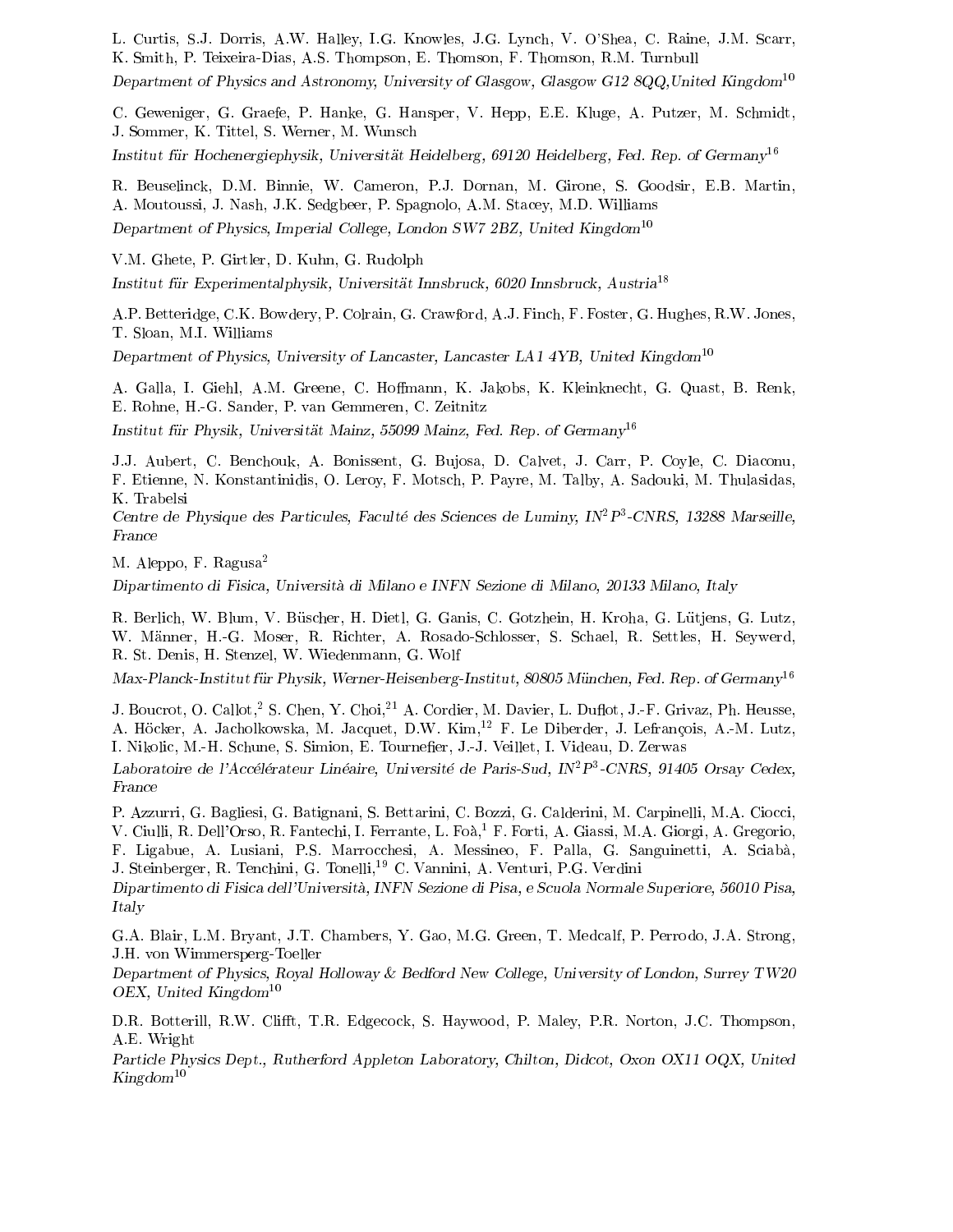B. Bloch-Devaux, P. Colas, S. Emery, W. Kozanecki, E. Lancon, M.C. Lemaire, E. Locci, P. Perez,

J. Rander, J.-F. Renardy, A. Roussarie, J.-P. Schuller, J. Schwindling, A. Trabelsi, B. Vallage CEA, DAPNIA/Service de Physique des Particules, CE-Saclay, 91191 Gif-sur-Yvette Cedex, France<sup>17</sup>

S.N. Black, J.H. Dann, R.P. Johnson, H.Y. Kim, A.M. Litke, M.A. McNeil, G. Taylor Institute for Particle Physics, University of California at Santa Cruz, Santa Cruz, CA 95064, USA<sup>22</sup>

C.N. Booth, R. Boswell, C.A.J. Brew, S. Cartwright, F. Combley, M.S. Kelly, M. Lehto, W.M. Newton, J. Reeve, L.F. Thompson

Department of Physics, University of Sheffield, Sheffield S3 7RH, United Kingdom<sup>10</sup>

A. Bohrer, S. Brandt, G. Cowan, C. Grupen, P. Saraiva, L. Smolik, F. Stephan Fachbereich Physik, Universitat Siegen, 57068 Siegen, Fed. Rep. of Germany<sup>16</sup>

M. Apollonio, L. Bosisio, R. Della Marina, G. Giannini, B. Gobbo, G. Musolino Dipartimento di Fisica, Universita di Trieste e INFN Sezione di Trieste, 34127 Trieste, Italy

J. Rothberg, S. Wasserbaech

Experimental Elementary Particle Physics, University of Washington, WA 98195 Seattle, U.S.A.

S.R. Armstrong, E. Charles, P. Elmer, D.P.S. Ferguson, S. Gonzalez, T.C. Greening, O.J. Hayes, H. Hu, S. Jin, P.A. McNamara III, J.M. Nachtman, J. Nielsen, W. Orejudos, Y.B. Pan, Y. Saadi, I.J. Scott, J. Walsh, Sau Lan Wu, X. Wu, J.M. Yamartino, G. Zobernig

Department of Physics, University of Wisconsin, Madison, WI 53706, USA<sup>11</sup>

<sup>11</sup>Supported by the US Department of Energy, grant DE-FG0295-ER40896.

<sup>1</sup>Now at CERN, 1211 Geneva 23, Switzerland.

<sup>2</sup>Also at CERN, 1211 Geneva 23, Switzerland.

<sup>&</sup>lt;sup>3</sup>Also at Dipartimento di Fisica, INFN, Sezione di Catania, Catania, Italy.

<sup>4</sup>Also Istituto di Fisica Generale, Universita di Torino, Torino, Italy.

<sup>&</sup>lt;sup>5</sup>Also Istituto di Cosmo-Geofisica del C.N.R., Torino, Italy.

<sup>6</sup>Supported by the Commission of the European Communities, contract ERBCHBICT941234.

<sup>7</sup>Supported by CICYT, Spain.

<sup>8</sup>Supported by the National Science Foundation of China.

<sup>9</sup>Supported by the Danish Natural Science Research Council.

<sup>&</sup>lt;sup>10</sup>Supported by the UK Particle Physics and Astronomy Research Council.

<sup>12</sup>Permanent address: Kangnung National University, Kangnung, Korea.

<sup>&</sup>lt;sup>13</sup>Supported by the US Department of Energy, contract DE-FG05-92ER40742.

<sup>&</sup>lt;sup>14</sup>Supported by the US Department of Energy, contract DE-FC05-85ER250000.

<sup>15</sup>Permanent address: Universitat de Barcelona, 08208 Barcelona, Spain.

<sup>&</sup>lt;sup>16</sup>Supported by the Bundesministerium für Bildung, Wissenschaft, Forschung und Technologie, Fed. Rep. of Germany.

<sup>&</sup>lt;sup>17</sup>Supported by the Direction des Sciences de la Matière, C.E.A.

<sup>&</sup>lt;sup>18</sup>Supported by Fonds zur Förderung der wissenschaftlichen Forschung, Austria.

<sup>19</sup>Also at Istituto di Matematica e Fisica, Universita di Sassari, Sassari, Italy.

<sup>20</sup>Now at Princeton University, Princeton, NJ 08544, U.S.A.

<sup>21</sup>Permanent address: Sung Kyun Kwan University, Suwon, Korea.

<sup>22</sup>Supported by the US Department of Energy, grant DE-FG03-92ER40689.

<sup>&</sup>lt;sup>23</sup>Now at School of Operations Research and Industrial Engineering, Cornell University, Ithaca, NY 14853-3801, U.S.A.

<sup>24</sup>Now at Schweizerischer Bankverein, Basel, Switzerland.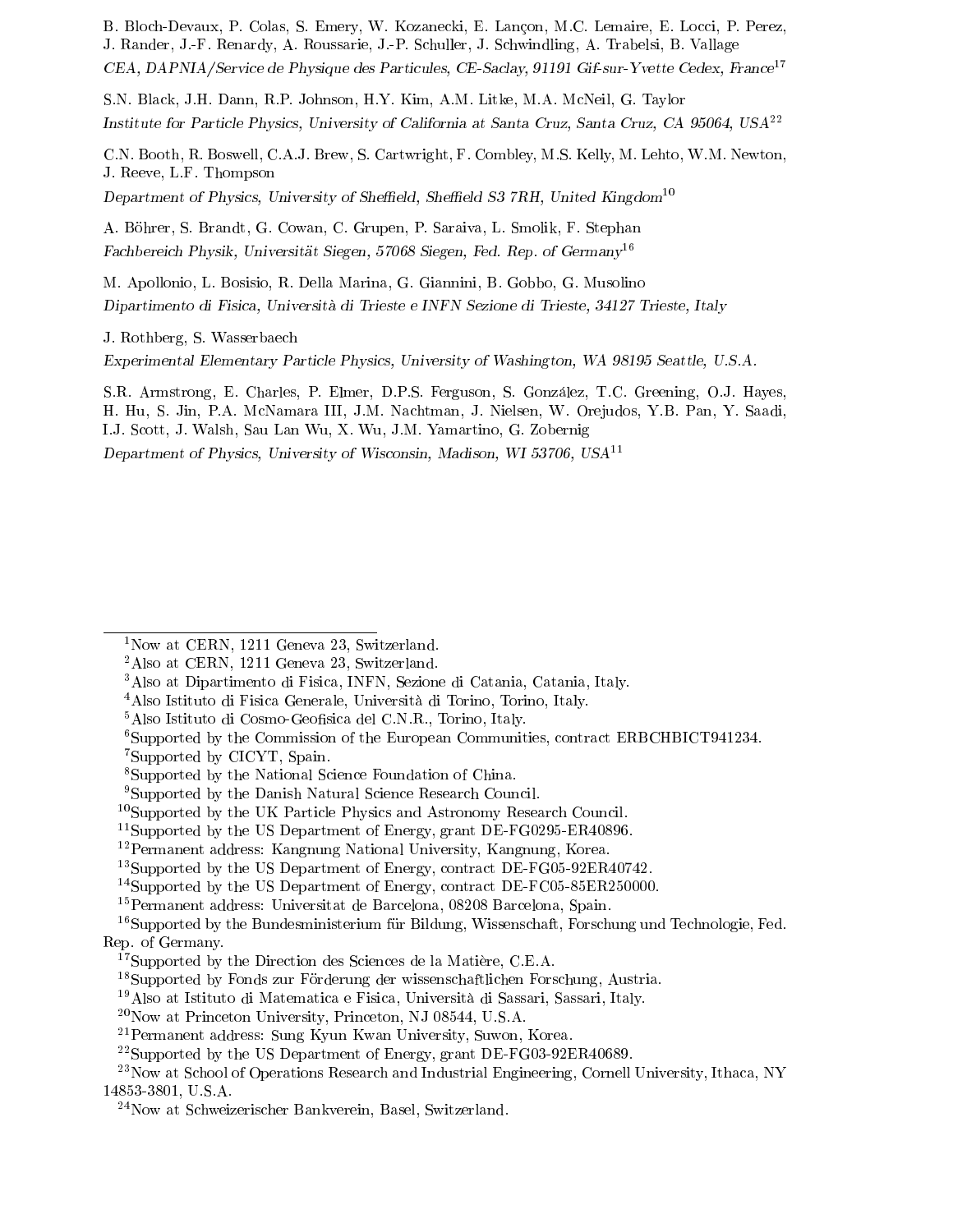#### 1 Introduction

The longitudinal polarization of the  $\tau$  produced in the reaction  $e^+e^- \rightarrow \tau^+\tau^-$  at the Z resonance has been widely studied by all LEP experiments  $[1–4]$ . As a result, the Zee and  $Z\tau\tau$  couplings have been precisely measured and as a consequence the weak mixing angle sin  $\theta_{\rm W}^{\rm ss}$  is obtained. In addition to the longitudinal spin polarization of each  $\tau$  lepton, three independent spin-spin correlations can be measured. These are the longitudinal spin correlation and two transverse spin correlations associated with the transverse (within the production plane) and normal (to the production plane) polarization components: the transverse-transverse spin correlation  $C_{TT}$  and the transverse-normal spin correlation  $C_{TN}$  [5]. The presence of transverse spin correlations is a consequence of the conservation of angular momentum but their size depends on the coupling constants which are predicted by the Standard Model.

In this paper the transverse spin correlations are investigated by analyzing the angular distribution of the decay products of the  $\tau$  pair. This is in contrast to the measurement of the longitudinal  $\tau$  polarization which is mainly based on the energy spectra of the decay products. The following decay modes are used in this analysis: ! e, , , and .

The precision of the vector and axial vector coupling constants of the  $\tau$  lepton,  $v_{\tau}$ and  $a_\tau,$  and of sin-  $\theta_{\rm W}^{\rm ex}$  which can be obtained from this measurement is not competitive with that obtained from the standard observables of  $\tau$  pair production: the total cross section, the forward-backward asymmetry, and the longitudinal polarization. However, it is certainly desirable to carry out a general test of the coupling structure of the theory [6]. As a part of this programme limits on the the weak dipole moment have already been obtained [7]. The correlations  $C_{TT}$  and  $C_{TN}$  yield information which is independent of any anomalous dipole moment  $[6]$ . Moreover,  $C_{TT}$  is proportional to  $|a_{\tau}|^2 - |v_{\tau}|^2$  and therefore its sign enables the ambiguity between  $a_{\tau}$  and  $v_{\tau}$  in a purely weak process to be resolved, whereas so far it has only been resolved from  $\gamma$ -Z interference. The transverse-normal spin correlation  $C_{TN}$  is both a parity-odd and time-reversal-odd observable that vanishes for Z exchange at tree level. In the Standard Model it receives small contributions from  $\gamma$ -Z interference and from the absorptive part of the electroweak amplitudes generated at one-loop level [8]. A value sizably different from zero could indicate CP violation from a source other than a  $\tau$  dipole moment.

The paper is organized as follows. Section 2 describes the theoretical framework to compute the cross-section, including the transverse spin correlations, as a function of three angles. Section 3 describes the data analysis. Systematic errors are treated in section 4. In section 5 the measurements of the transverse spin correlations are presented. Finally, section 6 contains the summary.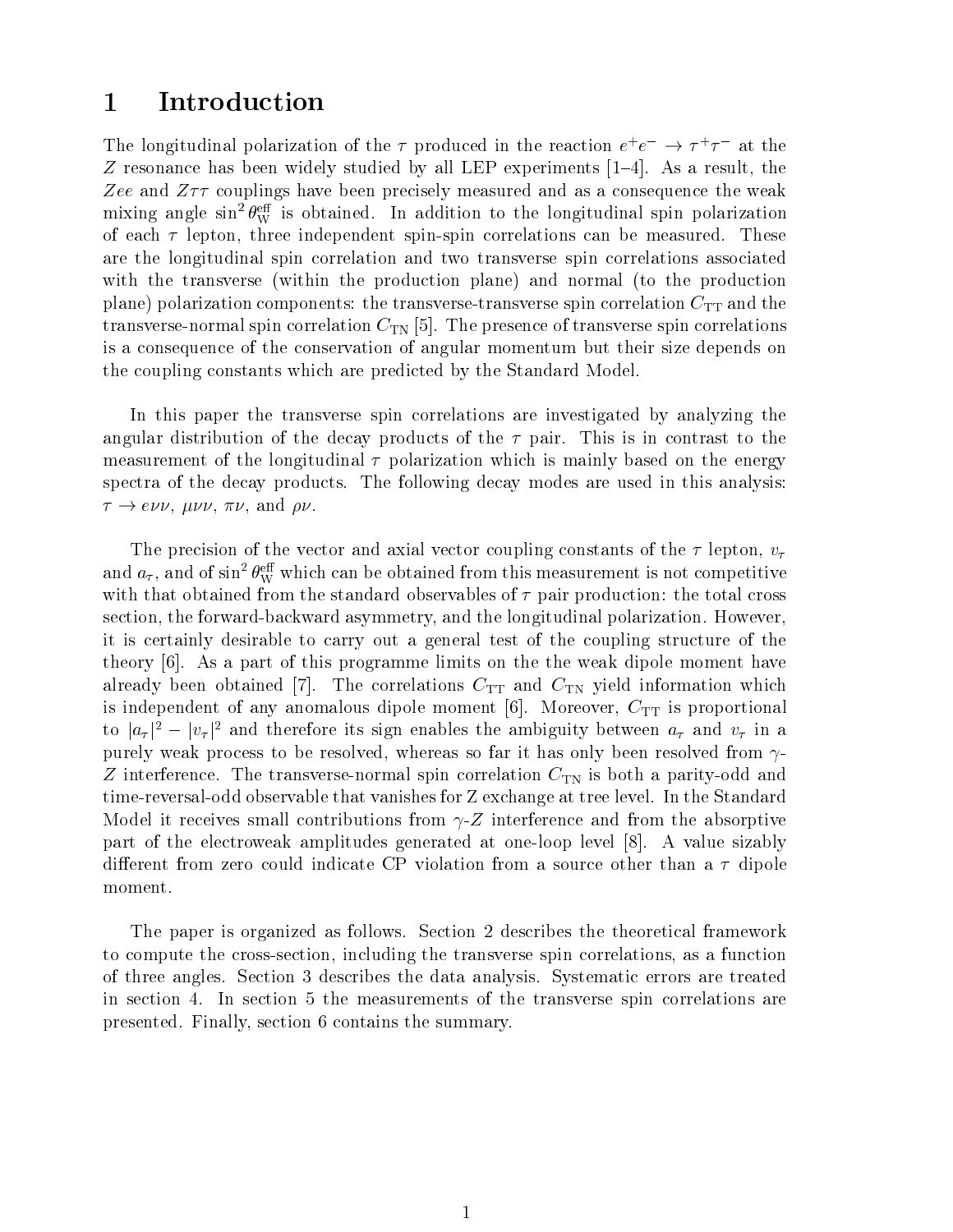#### 2 Theory

#### 2.1 Standard Model

The Standard Model cross-section for the process  $e^+e^- \rightarrow 7^+7^-$  around the  $\overline{Z}$  peak, which includes the dependence on the  $\tau$  spins but neglects the  $\gamma$  exchange contribution, is given by [5]

$$
\frac{d\sigma(\hat{s}_{\tau^{-}}, \hat{s}_{\tau^{+}})}{d\Omega_{\tau^{-}}} = \frac{1}{4q^2} |P(q^2)|^2 \{C_0(1 + \cos^2\theta) + 2C_1\cos\theta
$$
  
\n
$$
-D_0(s_{\tau^{-}}^L - s_{\tau^{+}}^L)(1 + \cos^2\theta) - D_1(s_{\tau^{-}}^L - s_{\tau^{+}}^L)2\cos\theta
$$
  
\n
$$
-C_0 s_{\tau^{-}}^L s_{\tau^{+}}^L (1 + \cos^2\theta) - C_1 s_{\tau^{-}}^L s_{\tau^{+}}^L 2\cos\theta
$$
  
\n
$$
+ C_2(s_{\tau^{-}}^N s_{\tau^{+}}^N - s_{\tau^{-}}^T s_{\tau^{+}}^T)\sin^2\theta + D_2(s_{\tau^{-}}^N s_{\tau^{+}}^T + s_{\tau^{-}}^T s_{\tau^{+}}^N)\sin^2\theta\}
$$

where

$$
P(q^2) = \frac{\alpha}{4s_W^2(1-s_W^2)} \frac{q^2}{q^2 - M_Z^2 + iq^2\Gamma_Z/M_Z}
$$
  
\n
$$
C_0 = (|v_e|^2 + |a_e|^2)(|v_\tau|^2 + |a_\tau|^2)
$$
  
\n
$$
C_1 = 4\text{Re}(v_e a_e^*)\text{Re}(v_\tau a_\tau^*)
$$
  
\n
$$
C_2 = (|v_e|^2 + |a_e|^2)(|a_\tau|^2 - |v_\tau|^2)
$$
  
\n
$$
D_0 = 2\text{Re}(v_\tau a_\tau^*)(|v_e|^2 + |a_e|^2)
$$
  
\n
$$
D_1 = 2\text{Re}(v_e a_e^*)(|v_\tau|^2 + |a_\tau|^2)
$$
  
\n
$$
D_2 = -2\text{Im}(v_\tau a_\tau^*)(|v_e|^2 + |a_e|^2).
$$
  
\n(1)

In these expressions  $v_f$  and  $a_f$  are the effective (complex) vector and axial vector  $\Delta f f$  couplings,  $\alpha$  is the fine-structure constant and  $s^{\perp}_\mathrm{W} (= \sin^{\ast}\theta^{\perp}_\mathrm{W})$  is the weak mixing parameter,  $s_{\tau\pm}$  are the  $\tau$  -spin components,  $q$  is the centre of mass energy, and  $M_Z$  $(\Gamma_Z)$  is the mass (width) of the Z boson.

The coefficients  $C_2$  and  $D_2$  carry all the information about the transverse-transverse  $(s_{\tau}^2 - s_{\tau}^2 + - s_{\tau}^2 - s_{\tau}^2)$  and the transverse-normal  $(s_{\tau}^2 - s_{\tau}^2 + s_{\tau}^2 - s_{\tau}^2)$  spin correlations. The measured spin correlations are defined by  $C_{TT} = C_2/C_0$  and  $C_{TN} = D_2/C_0$ . At <u>provided the second second second and second second second second second second second second second second second second second second second second second second second second second second second second second second s</u> s and  $\alpha$  interference is included,  $\alpha$  in the same there is a three theory is essentially unchanged, whereas the contract of term (8s<sub>W</sub>(1 – s<sub>W</sub>)Re( $v_e a_\tau$ ) z)/(C<sub>0</sub>Mz) has to be added to C<sub>TN</sub>. For sin<sup>-</sup>  $\theta_\mathrm{W} = 0.23$ the Standard Model predicts  $C_{TT} = 0.99$  and  $C_{TN} = -0.01$  [5, 8].

In the analysis presented here only events at the Z peak are analyzed. The  $\gamma$ -Z interference omitted in Eq. (1) plays a role for events with initial state radiation (ISR). This effect is taken into account in the theoretical expression used to fit the data.

 $\lceil \cdot \rceil$  designates the longitudinal component,  $\lceil \cdot \rceil$  the transverse component within the production plane, and i=N is the transverse component normal to the production plane.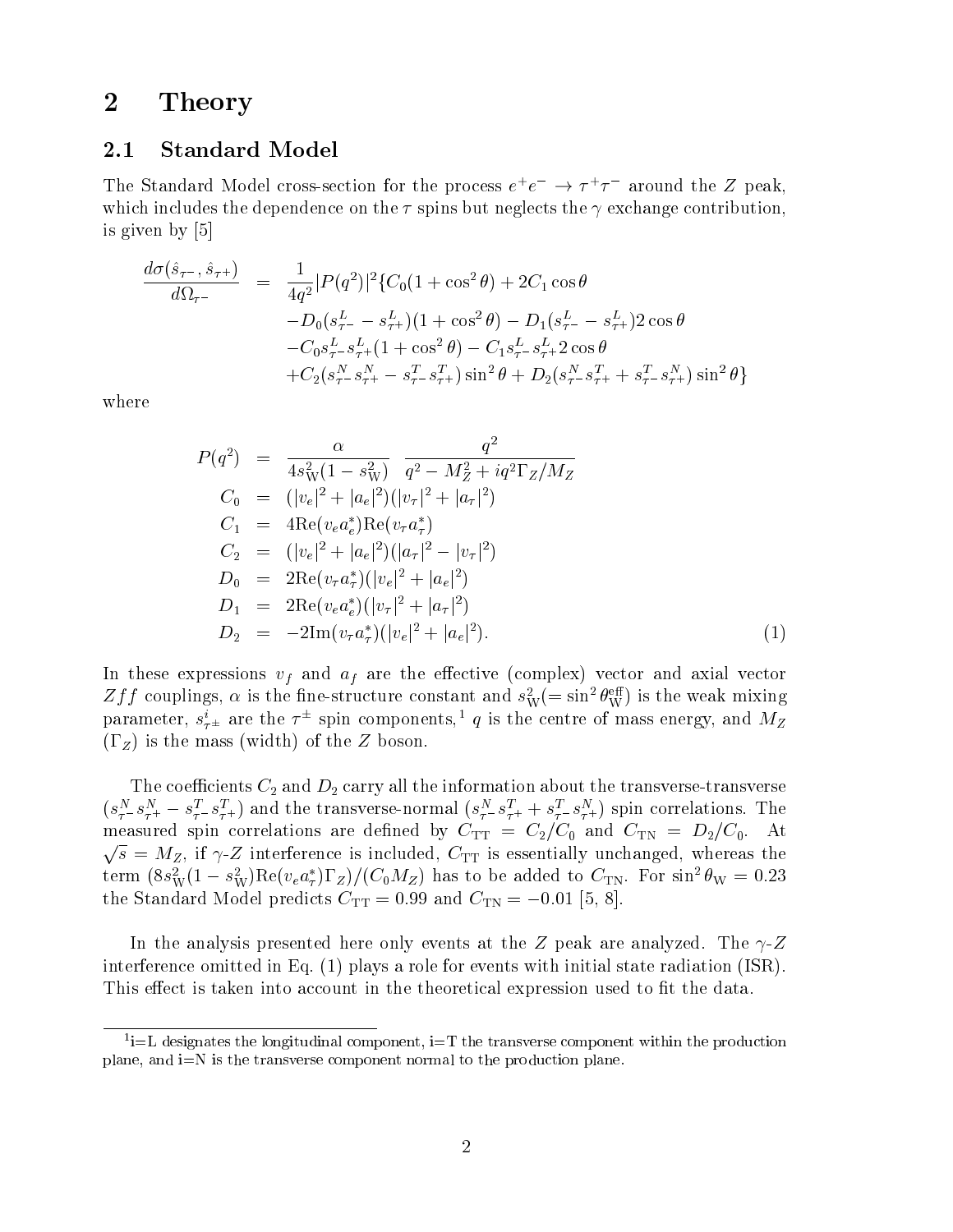

Figure 1: Coordinate system in the lab frame,  $p_{d^\pm}$  are the direction of the  $\tau^-$  decay products,  $p_{e^-}$  is the direction of the incident  $e^-$ ,  $p_{d^+}$  fies in the x-z plane.

The  $C_{TN}$  coefficient is given explicitly by

$$
C_{\text{TN}} = \frac{D_2}{C_0} = -2 \frac{\text{Im}(v_\tau a_\tau^*)}{|v_\tau|^2 + |a_\tau|^2} = -2 \frac{|v_\tau||a_\tau|}{|v_\tau|^2 + |a_\tau|^2} \sin(\Phi_{v_\tau} - \Phi_{a_\tau}), \tag{2}
$$

where  $v_{\tau} = |v_{\tau}|e^{\tau - v_{\tau}}$  and  $a_{\tau} = |a_{\tau}|e^{\tau - v_{\tau}}$ , while the longitudinal 7 polarization  $P_{\tau} = -D_0/C_0$  can be expressed in the same formalism as

$$
P_{\tau} = -\frac{D_0}{C_0} = -2 \frac{\text{Re}(v_{\tau} a_{\tau}^*)}{|v_{\tau}|^2 + |a_{\tau}|^2} = -2 \frac{|v_{\tau}| |a_{\tau}|}{|v_{\tau}|^2 + |a_{\tau}|^2} \cos(\Phi_{v_{\tau}} - \Phi_{a_{\tau}}). \tag{3}
$$

The phase difference  $\Phi_{v_{\tau}} - \Phi_{a_{\tau}}$  can be obtained using both measurements:

$$
\tan(\Phi_{v_{\tau}} - \Phi_{a_{\tau}}) = \frac{C_{\text{TN}}}{P_{\tau}}.
$$
\n(4)

#### 2.2 Observables

As in the well known longitudinal polarization studies, the  $\tau$  spin vectors are not directly measurable, but the  $\tau$  decay products can be used as spin analyzers. The  $\tau$   $\tau$  spin correlations give rise to angular correlations of the decay products [5]. The  $\tau$ distribution of the sequential process  $e^+e^- \to \tau^+\tau^- \to \Lambda_i^+\Lambda_j^- + ...$  can be written as a function of the polar angle of the negatively charged particle  $\theta_1$ , the acollinearity  $\eta$ and aplanarity  $\phi$  angles of the decay products (Fig. 1) [9]:

$$
\frac{d^3\sigma^{ij}}{d\epsilon\ d\cos\theta_1\ d\phi} = \frac{|P(q^2)|^2}{4q^2} \{F_0^{ij}(\epsilon)(1+\cos^2\theta_1) + F_1^{ij}(\epsilon)2\cos\theta_1 + F_2^{ij}(\epsilon,\phi)\sin^2\theta_1\},\tag{5}
$$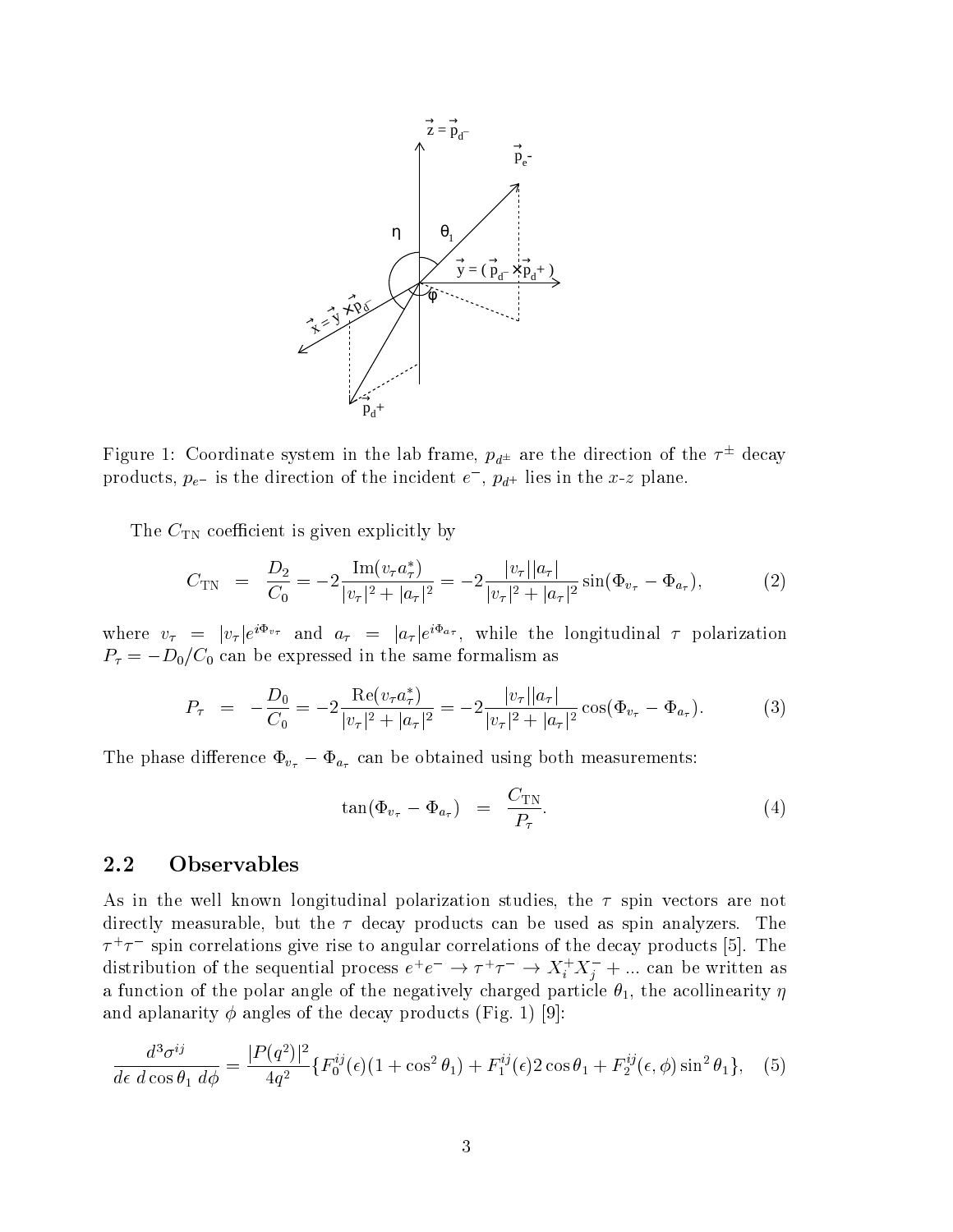$m_{\rm H}$  is  $m_{\rm H}$  ,  $m_{\rm H}$  is the decay channels,  $c = m_{\rm H}$ , which

$$
F_n^{ij}(\epsilon) = C_n Q_1^{ij}(\epsilon) + D_n Q_2^{ij}(\epsilon), \quad n = 0, 1
$$
  
\n
$$
F_2^{ij}(\epsilon, \phi) = \{C_2 \cos 2\phi + D_2 \sin 2\phi\} Q_3^{ij}(\epsilon).
$$
 (6)

The  $Q_n^{ij}(\epsilon)$  functions are computed numerically using the TAUOLA Monte Carlo [10] describing the  $\tau$  decay [9]. In this way, the mass of the  $\tau$  decay products, vertex corrections, and photon radiation are included automatically in the final angular distributions.

Since the <sup>+</sup> selection eciency does not distinguish between the decay channels  $\gamma \to \pi \nu$  and  $\gamma \to K \nu$ , the  $Q_n^s(\epsilon)$  functions are redefined as follows in order to take into account the  $\pi$ , K mass difference

$$
Q_n^{i\pi}(\epsilon) \rightarrow W_{\pi} Q_n^{i\pi}(\epsilon) + W_K Q_n^{iK}(\epsilon), \quad i \neq \pi, K
$$
  
\n
$$
Q_n^{\pi\pi}(\epsilon) \rightarrow W_{\pi} W_{\pi} Q_n^{\pi\pi}(\epsilon) + W_K W_K Q_n^{KK}(\epsilon) + 2W_{\pi} W_K Q_n^{\pi K}(\epsilon),
$$
\n
$$
(7)
$$

with  $n = 1, 2, 3$ ,  $W_{\pi} = B_{\tau \to \pi \nu}/[B_{\tau \to \pi \nu} + B_{\tau \to K \nu}]$ , and  $W_K = 1 - W_{\pi}$ .

#### 2.3 Fitting procedure

The correlations  $C_{TT}$  and  $C_{TN}$  are determined by a maximum likelihood fit of the crosssection Eq.  $(5)$  to the data, taking the experimental efficiencies and the initial state radiation correction into account. The correlations are obtained from the coefficients of the two terms depending on the aplanarity angle  $\phi$  in Eq. (6). The following expression is maximized:

$$
\mathcal{L} = \sum_{ij} \sum_{n=1}^{N_{events}^{ij}} \ln \left( \sum_{kl} M_i^k M_j^l \frac{d^3 \Gamma_{kl}(q^2, \epsilon, \theta_1, \phi; C_{\text{TT}}, C_{\text{TN}})}{d\epsilon \ d \cos \theta_1 \ d\phi} \right), \tag{8}
$$

where  $i\eta$  and  $\kappa\iota$  describe the reconstructed and true  $\tau^+\tau^-$  decay channels, respectively,  $m_i$  is a matrix describing the probability that a channel k is reconstructed as channel  $i, \; N_{events}$  is the number of selected events belonging to the class  $ij,$  and  $d^3\Gamma_{kl}/(d\epsilon \, d\cos\theta_1 \, d\phi)$  is the cross-section Eq. (5) corrected for the effect of the experimental efficiencies and the initial state radiation. The  $Q_n^{ij}(\epsilon)$  functions have been computed by weighting TAUOLA Monte Carlo [10] events with the momentum dependence of the channel reconstruction efficiency obtained from the full detector simulation. This technique takes into account the different dependence of the three  $Q_n^{ij}(\epsilon)(n = 1, 2, 3)$  functions on the momentum. On the other hand, the momentum is a variable which is not used in the fit. Therefore a check of the validity of the correction can be made by comparing the momentum and acollinearity distributions of data and Monte Carlo. The agreement is good over the full momentum range. The  $Q_n^{ij}(\epsilon)$ functions for  $\tau\tau$  background arising from the misidentification of the  $\rho$  and  $\pi^-\pi^-\pi^$ final states are computed independently to take into account the different momentum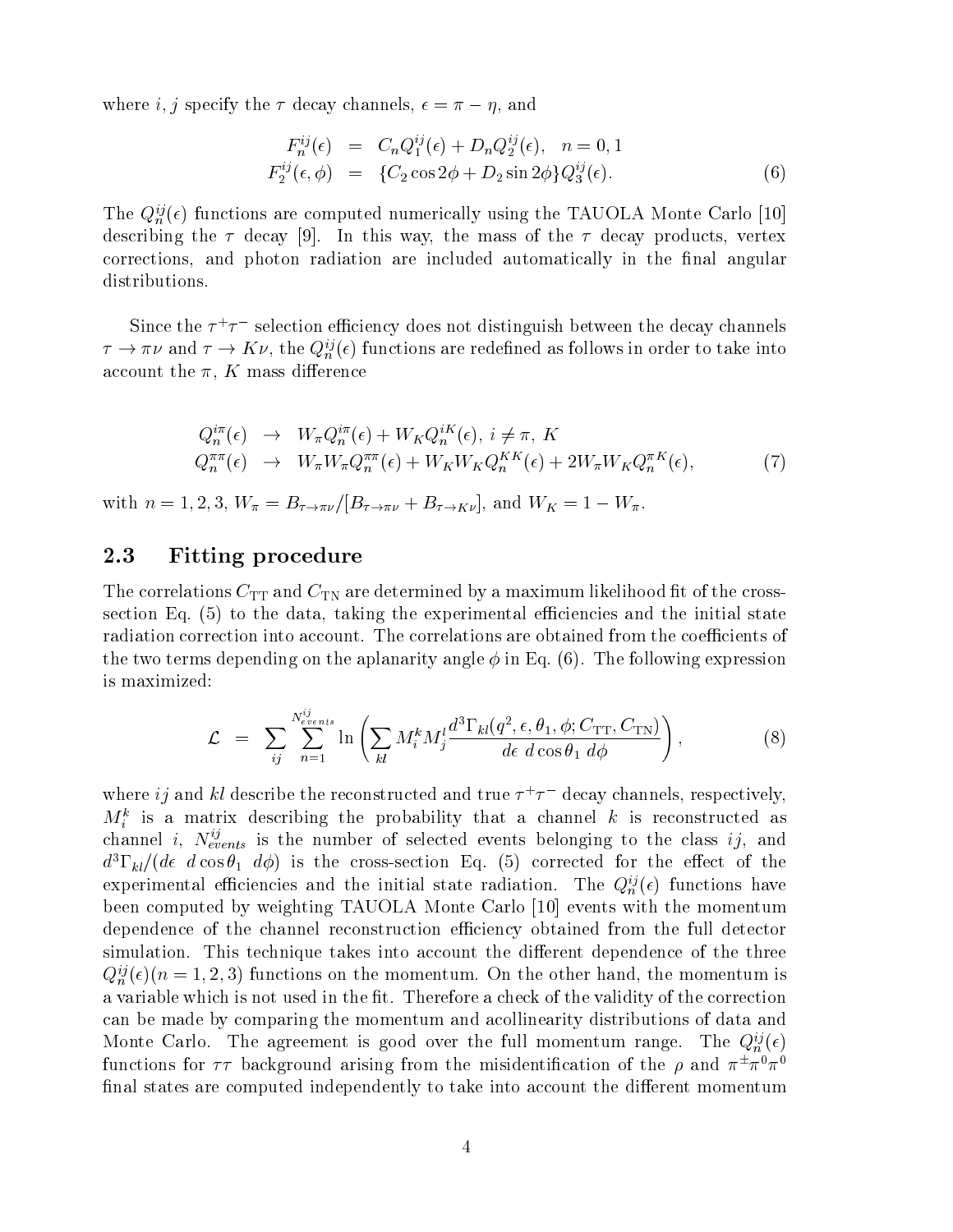distributions.

Initial state radiation along the beam axis boosts the centre of mass reference system and therefore causes the initial electron beam and the two  $\tau$  decay products to be coplanar ( $\phi \rightarrow 0$  or  $\pi$ ). The ISR distortion can be corrected due to the fact that the bulk of this effect has a kinematic origin [11]. Therefore the functions  $Q_n^{ij}(\epsilon)$  computed at the Z centre of mass energy can be used at other energies by scaling the angle  $\epsilon$ . As shown in [5] the  $Q_n^{\{v\}}(\epsilon)$ 's are effectively functions of  $\gamma \epsilon = \sqrt{s}/(2m_\tau)\epsilon$ . If x is the fraction of the beam energy carried by the initial state photon and  $\epsilon$  is the angle which measures the acollinearity of an ISR event, the equivalent angle is given by

$$
\epsilon'' = \epsilon' \sqrt{1-x}.\tag{9}
$$

This approximation is valid for  $\gamma \to \ll 1$ .  $\gamma \to \pi$  is smaller than 5% for values of the radiation parameter  $x$  smaller than 0.2 which is the limit used in the integration. The angular distribution is redefined as follows:

$$
\frac{d^3\Gamma_{kl}}{d\epsilon\ d\cos\theta_1\ d\phi} = \int_0^{0.2} dx H(x) \frac{d^3\Gamma'_{kl}(M_Z^2(1-x), \epsilon'', \theta'_1, \phi')}{d\epsilon''\ d\cos\theta'_1\ d\phi'} \frac{\partial(\epsilon', \theta'_1, \phi')}{\partial(\epsilon, \theta_1, \phi)} \frac{\partial\epsilon''}{\partial\epsilon'}, \quad (10)
$$

where the next to leading order ISR function  $H(x)$  is described in [12] and the Jacobian  $\mathcal{O}(\epsilon\,,\theta_1,\,\varphi\,)/\mathcal{O}(\epsilon,\theta_1,\,\varphi)$  takes into account the change in the three angles  $(\epsilon, \theta_1, \phi)$  due to the boost. The  $\gamma - Z$  interference terms appearing in  $a_1$   $_{kl}$ ( $M_Z$ (1 – x))/( $a\epsilon$  acos  $\theta_1$  a $\varphi$ ) are fixed to the Standard Model values.

## 3 Data analysis

The data analyzed were recorded from 1992 to 1994 and represent an integrated fuminosity of  $\delta 0$   $\not\!\! p\sigma$  , all taken at the peak of the  $Z$  resonance, corresponding to about 120000  $\tau$  pairs.

#### 3.1 3.1 ALEPH detector

The ALEPH detector is described in detail elsewhere [13, 14]. The main components to measure the energy and the momenta are the electromagnetic calorimeter (ECAL) and the tracking devices, namely the vertex detector (VDET), the inner tracking chamber  $(TTC)$  and the time projection chamber  $(TPC)$ . The lepton identification relies on the  $dE/dx$  measurement in the TPC, on the ECAL, on the hadronic calorimeter (HCAL) and on the muon chambers.

#### $3.2$  –  $7^{\circ}7$  –event selection and decay mode identification –

The principal characteristics of the  $\tau^+\tau^-$  events in  $e^+e^-$  annihilation are low multiplicity, back-to-back topology and missing energy. Each event is divided into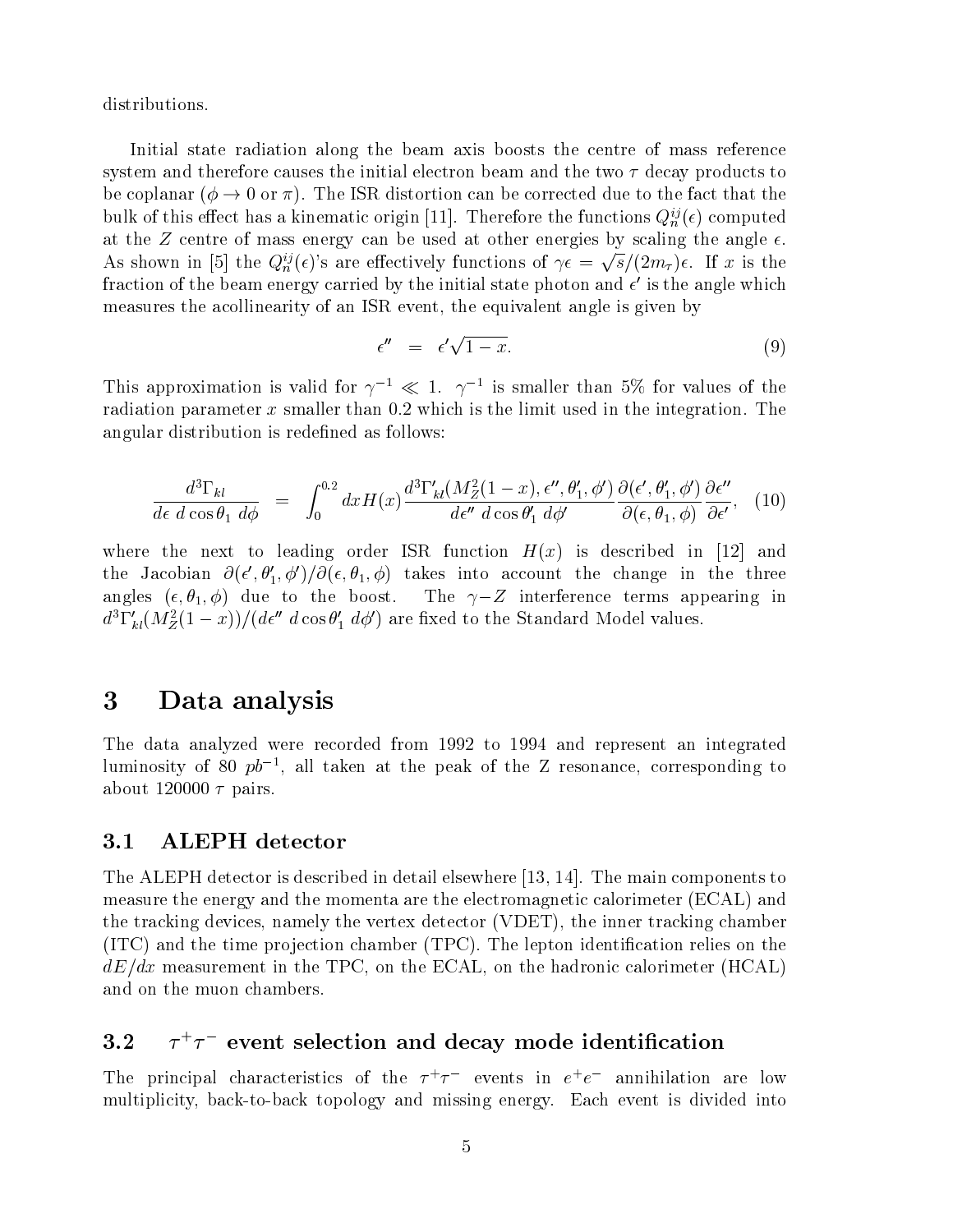two hemispheres by a plane perpendicular to the thrust axis. The event is selected when there are less than eight charged tracks. Each hemisphere is required to have at least one good charged track. A good charged track is defined to have at least four reconstructed space points in the TPC, to extrapolate well to the interaction point, i.e. within  $\pm z$  cm transversally and  $\pm 10$  cm along the beams. The  $\tau + \tau$  event selection consists of the identification of hemispheric  $\tau$  decay channels plus several cuts that increase the purity of the sample.

The  $\tau$  decay channels are classified in one of the following categories:  $e^-$ ,  $\mu^-$ ,  $\pi^-$ ( $\Lambda^-$ ),  $\rho^-$ . Other 7 decay channels are not selected because their sensitivity to transverse spin correlations is small [5]. The leading-momentum track in each  $\mu$ emisphere is identified as  $e^-,\mu^-$ , or  $\pi^-(K^-)$  using the method described in [15], while  $\pi^0$ 's are identified as described in [16]. A  $\rho$  particle is identified when the invariant  $\max$  of a  $\pi$ - $\pi$  -pair falls inside the interval (0.44, 1.1) GeV/c<sup>-</sup>. In addition, it is required that no identified objects, other than those mentioned, be present in either of the hemispheres. The final state identification in both hemispheres ensures that the contamination from non- $\tau$  pair events is small.

The background arises from  $e^+e^- \rightarrow e^+e^-$ ,  $e^+e^- \rightarrow \mu^+\mu^-$  and from  $\tau^+\tau^-$  events with misidentified decay channels, although some contribution from  $q\bar{q}$  and cosmic rays is still present in the selected sample. This background is reduced by means of additional cuts:

- $\bullet$  4 FeVents reading to ete and  $\mu^+\mu^-$  miar states are simply not selected, since the sensitivity of those channels is in any case very small.
- $\bullet$   $(E_1^+ + E_2^-)$   $\lt$  80 GeV when the event is identified as  $\pi^- e^+$  or  $\pi^- \mu^+$ .  $E_i^+$  is the energy of the identied particle in the ith hemisphere. This reduces the Bhabha and dimuon contamination when either of the leptons is misidentified as a  $\pi$ .
- At least one of the good tracks must extrapolate to the interaction point within  $\pm 1$  cm transversely and  $\pm 5$  cm along the beam. This eliminates the possible cosmic-ray background.
- $\bullet$  the nulls done within the range  $0.5^\circ < \epsilon < 9.0^\circ$  for all the channels, except for  $\rho^+\rho^-$  in which the upper limit is fixed to 4.0 . These cuts reduce the  $\gamma\gamma$ , the Bhabha and the dimuon contaminations, while the loss of sensitivity is minimal [5, 9].
- $\bullet$   $E_i^{\dots} E_i^{\dots}$  < 12.0 GeV, for all the  $\pi$  and  $\rho$  nemispheres. These cuts reduce the  $\rho$ ,  $\pi$  and  $\pi \pi^0 \pi^0$  misidentification, since they require almost all the energy, for both neutral and charged energies, to be identified.  $E_i^{\rm{even}}$  is the neutral plus charged energy of the ith hemisphere.
- $|\cos \theta_1|$  < 0.85. This cut reduces the misidentification due to missing particles close to the beam axis. The sensitivity to transverse spin correlations goes as  $\sin^2\theta_1$  and therefore the rejected events give a very small contribution.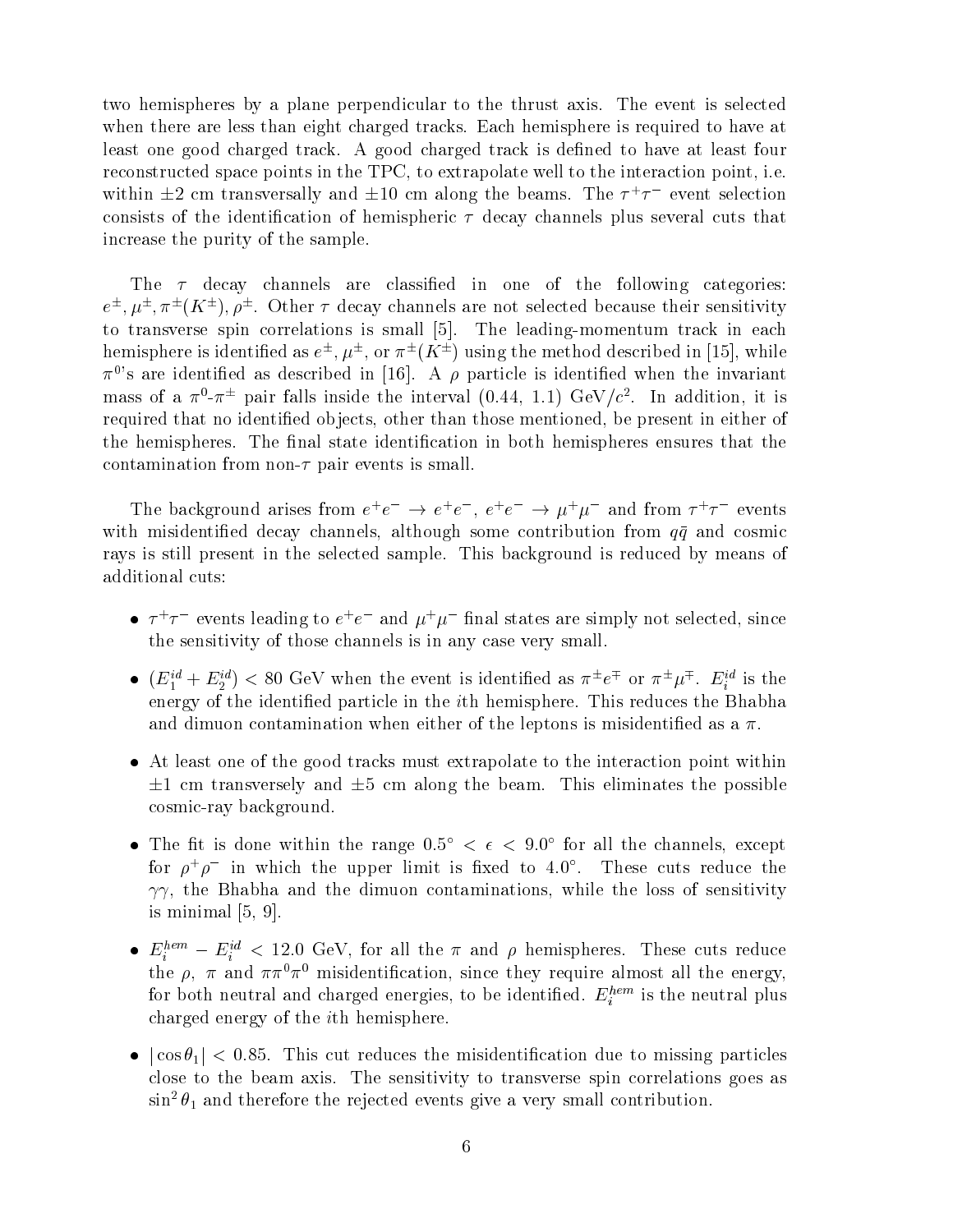An additional cut is applied to increase the sensitivity to the transverse spin correlations. The momentum of the identified particle should be greater than 4.0 GeV/c. This cut removes a momentum interval where the function  $Q_3^{\vee}(\epsilon)$  has a sign opposite to the average for particles with momentum greater than 4.0 GeV/ $c$ , and, consequently, it increases the sensitivity as a function of the acollinearity.

| Class   | ' µ<br>e i          |                       |                     | $\pi\pi$            | $n\pi/K$            |
|---------|---------------------|-----------------------|---------------------|---------------------|---------------------|
| $e/\mu$ | $0.9947 \pm 0.0004$ | $0.0039 \pm 0.0003$   | $0.0011 \pm 0.0002$ | $0.0001 \pm 0.0001$ | $0.0001 \pm 0.0001$ |
|         | $0.0152 \pm 0.0009$ | $0.9061 \pm 0.0020$ 1 | $0.0573 \pm 0.0019$ | $0.0191 \pm 0.0010$ | $0.0022 \pm 0.0003$ |
|         | $0.0003 \pm 0.0001$ | $0.0027 \pm 0.0003$   | $0.9302 \pm 0.0015$ | $0.0591 \pm 0.0013$ | $0.0078 \pm 0.0005$ |

Table 1: Fraction of events generated in class "1" and identified in class "J",  $M_i^{\circ}$ . The generated classes are given in the first row, and the reconstructed classes in the first column.

The channel mixing due to decay mode misidentication is calculated with a full detector Monte Carlo simulation. The mixing matrix is defined such that the  $i-j$ element ( $M_i^s$ ) is defined as the fraction of events classified as belonging to the "1" channel which is generated in the "j" channel. To include any possible bias from the cuts and detector effects the matrix is computed after the  $\tau$  +  $\tau$  - event selection described above. The matrix is shown in Table 1, where only the statistical errors are included.

The number of events selected in each class is shown in Table 2.

| Channel       | $e^{\pm}$ $\mu^+$                                                             | $l^{\pm} \pi^{\mp}$ | $l^{\pm}$ $\alpha^{+}$ | $\pi^{\pm}\pi^{\mp}$ | $\pi^{\pm} \rho^+ \perp \rho^{\pm} \rho^+$ |      |
|---------------|-------------------------------------------------------------------------------|---------------------|------------------------|----------------------|--------------------------------------------|------|
| Data          | 2853                                                                          | 4306                | 6367                   | 820                  | 2336                                       | 1677 |
| $e^+e^-$      |                                                                               | $5.7 \pm 2.0$       | $6.4 \pm 2.1$          |                      |                                            |      |
| $\mu^+ \mu^-$ | $\vert 0.52 \pm 0.36 \vert 5.7 \pm 1.2 \vert 1.0 \pm 0.5 \vert 0.26 \pm 0.26$ |                     |                        |                      |                                            |      |
| total         | $\mid 0.52 \pm 0.36 \mid 11.4 \pm 2.3 \mid 7.4 \pm 2.2 \mid 0.26 \pm 0.26$    |                     |                        |                      |                                            |      |

Table 2: Number of real events selected in each channel, and non- $\tau$  contamination events estimated with the Monte Carlo.

#### 3.3 3.3 Non-tau background

After all the cuts described above the background contamination in the sample is at the level of 103 . The contribution from Bhabha and dimuon events comes mainly from the misidentification of one electron or muon as a  $\pi$  or  $\rho$ . The contamination from  $\gamma\gamma$ and  $q\bar{q}$  events is negligible. The background estimation of Bhabha and dimuon events is based on Monte Carlo and is displayed in Table 2. The non- $\tau$  background is small, and therefore no correction is applied, but a systematic error is quoted instead.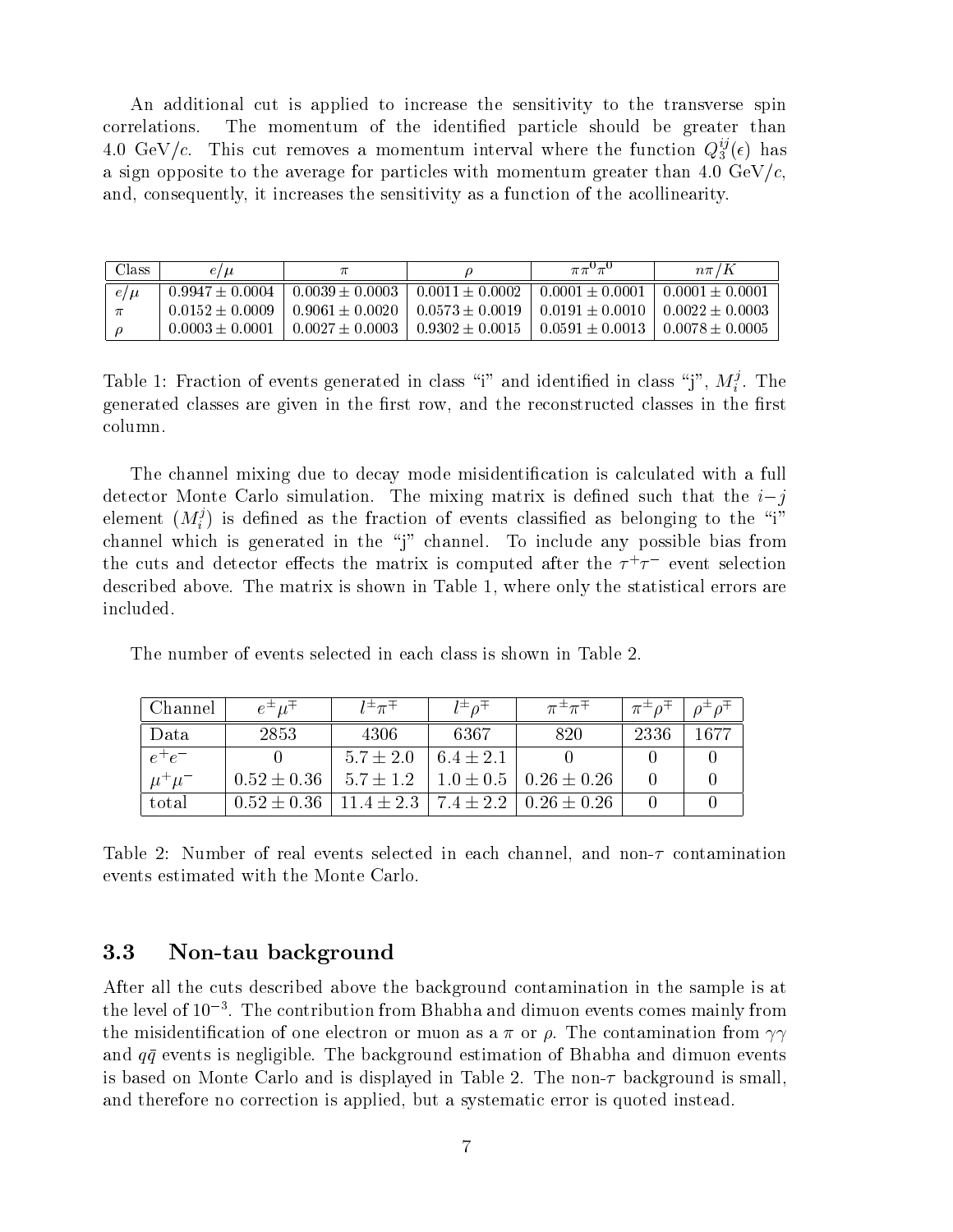

Figure 2: Minimum signed distance between a  $\gamma$  and the  $\pi^-$  track extrapolation into ECAL for  $\tau \to \rho$  decays. The data (points with error bars) and the MC prediction (solid histogram) normalized to the number of data entries agree over the entire spectrum.

#### 3.4 Bias correction in the  $\rho$  channel

The decay of the  $\rho$  meson into  $\pi^-\pi^-$  produces an angular asymmetry in the  $\rho$ identification. The  $\rho$  identification efficiency is reduced when a  $\pi^-$  overlaps with a  $\gamma$  shower from a  $\pi^0$  decay. The magnetic field bends the charged pion, breaking the azimuthal symmetry of its production with respect to the  $\pi^0$  when it enters in ECAL. The signed distance <sup>2</sup> in ECAL between the  $\gamma$ 's and the charged track computed for the data sample and Monte Carlo is shown in Fig. 2. The asymmetry in the  $\rho$ 's is well described by the Monte Carlo.

The  $\tau$  +  $\tau$  – monte Carlo does not include transverse spin correlations and a in to Monte Carlo generated events should therefore give a zero value for the  $C_{TT}$  and  $C_{TN}$ correlations. The values obtained from the fit to the Monte Carlo channels is taken as a bias on  $C_{TT}$  and  $C_{TN}$  due to this effect. These values are subtracted from those obtained when fitting the real data, and the statistical errors in the Monte Carlo fit are propagated accordingly, and included as a systematic error. The effect of the bias correction in the  $\rho$  reconstruction will be discussed in section 4.

## 4 Systematic errors

The values of the transverse spin correlation obtained from the likelihood fit are  $C_{\text{TT}} = 1.09 \pm 0.13$  and  $C_{\text{TN}} = 0.01 \pm 0.13$ .

<sup>&</sup>lt;sup>2</sup>The sign is computed depending on the position of the photon shower with respect to the track bending in the plane transverse to the beam axis.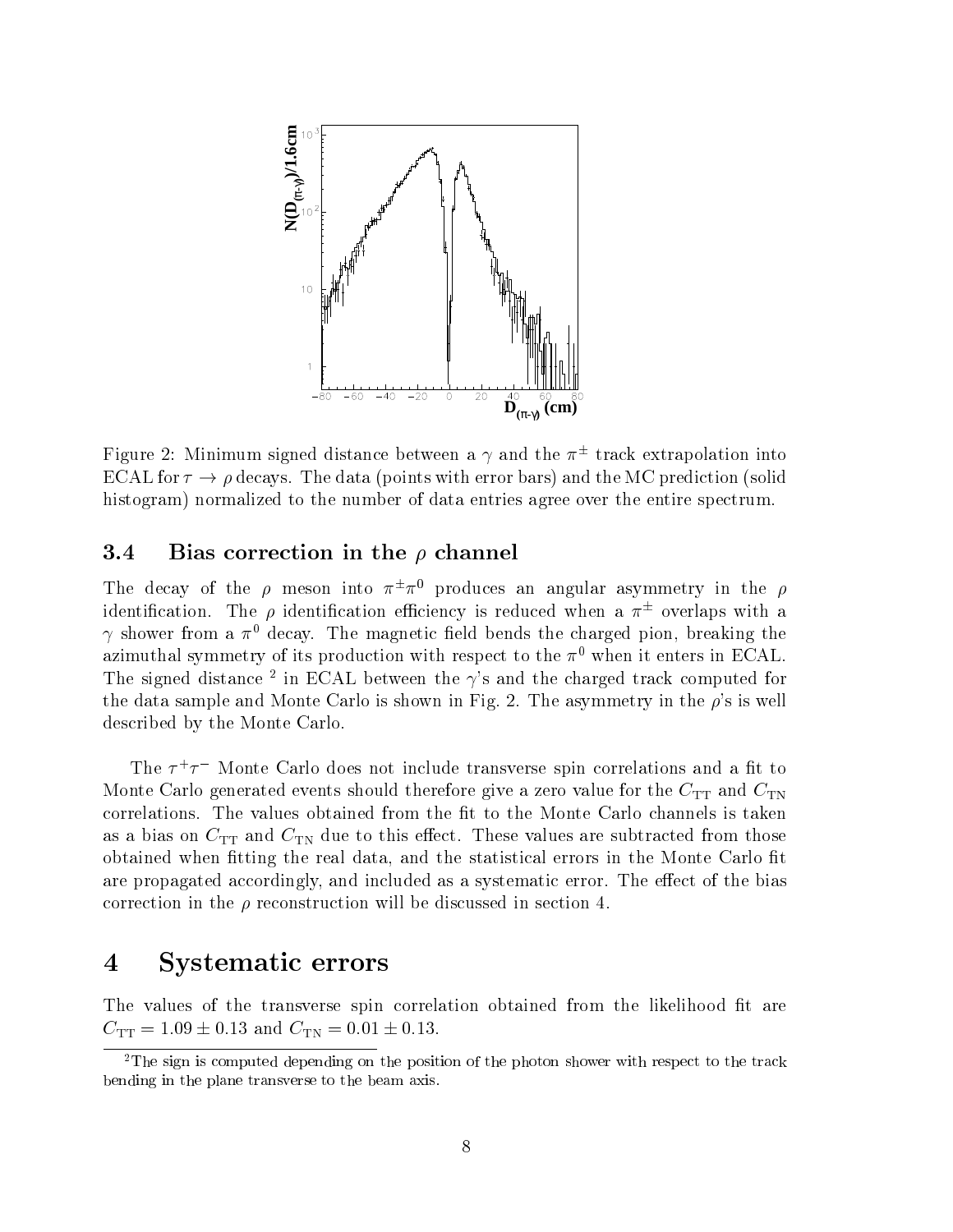Systematic errors coming from the Monte Carlo statistics are included in the statistical errors of the mixing matrix elements. To compute the resulting systematic errors on the transverse spin correlations  $C_{TT}$  and  $C_{TN}$ , the matrix elements are varied by  $\pm 1\sigma$ . This does not significantly affects the central value of  $C_{TT}$  and  $C_{TN}$  but the statistical errors do change. These new statistical errors are interpreted as the quadratic sum of the original statistical errors and the systematic errors, always considering the least favourable case. The same method is used to compute the systematic errors coming from the sources described in the following:

- Smearing of the polar and azimuthal angles. The angular smearing is computed from the difference between the reconstructed and the generated Monte Carlo angles. The likelihood fit is performed again convoluting the cross-section with the smearing of these angles.
- $\bullet$  errors on  $\tau$  -branching ratios  $[17]$ . The Monte Carlo is normalized to the world average  $\tau$  branching ratios. These are then varied by  $\pm 1\sigma$ .
- Errors on the input parameters of the cross-section  $|17|$ : sin<sup>-</sup> $\theta_{\rm W}^{zz} = 0.2315 \pm 0.25$ 0.0004,  $M_Z = 91.1884 \pm 0.0022$ , and  $\Gamma_Z = 2.4963 \pm 0.0032$ . The resulting systematic errors are negligible.

The correction due to the  $\rho$  reconstruction asymmetry is determined from the fit to the Monte Carlo events. The fit yields  $C_{TT} = 0.03 \pm 0.04$  and  $C_{TN} = 0.07 \pm 0.04$ . The central value is taken as a bias and the statistical error from the fit is taken as systematic uncertainty. A possible uncertainty in the simulation of the effect is considered to be negligible compared to the fit errors since the data and Monte Carlo are in excellent agreement (see Fig. 2).

As mentioned in section 3.3, the non- $\tau$  background contribution is included as a systematic error in the measurement of  $C_{TT}$  and  $C_{TN}$ . The Monte Carlo provides a sample of background events passing the selection cuts. The likelihood function is then maximized subtracting the likelihood contributions of these events. This is equivalent to subtracting from the data sample the events corresponding to the predicted background. The systematic errors are then taken as the difference between the mean value of the transverse spin correlations with and without the non- $\tau$ background.

The systematic errors from initial state radiation (ISR) are split into two contributions:

- The assumption that the ISR is collinear with the beam direction. The systematic errors are estimated as the difference between the values obtained with the cosine of the angle of the ISR photons fixed to 1 and  $0.95$  (corresponding to the minimum angle of detected ISR photons). This is clearly an upper limit on the errors, which is nevertheless negligible.
- The variation of  $Q_i(\epsilon)$  with the centre of mass energy after radiation. The systematic errors are computed varying the maximum value of x from 0.2 to approximately 1.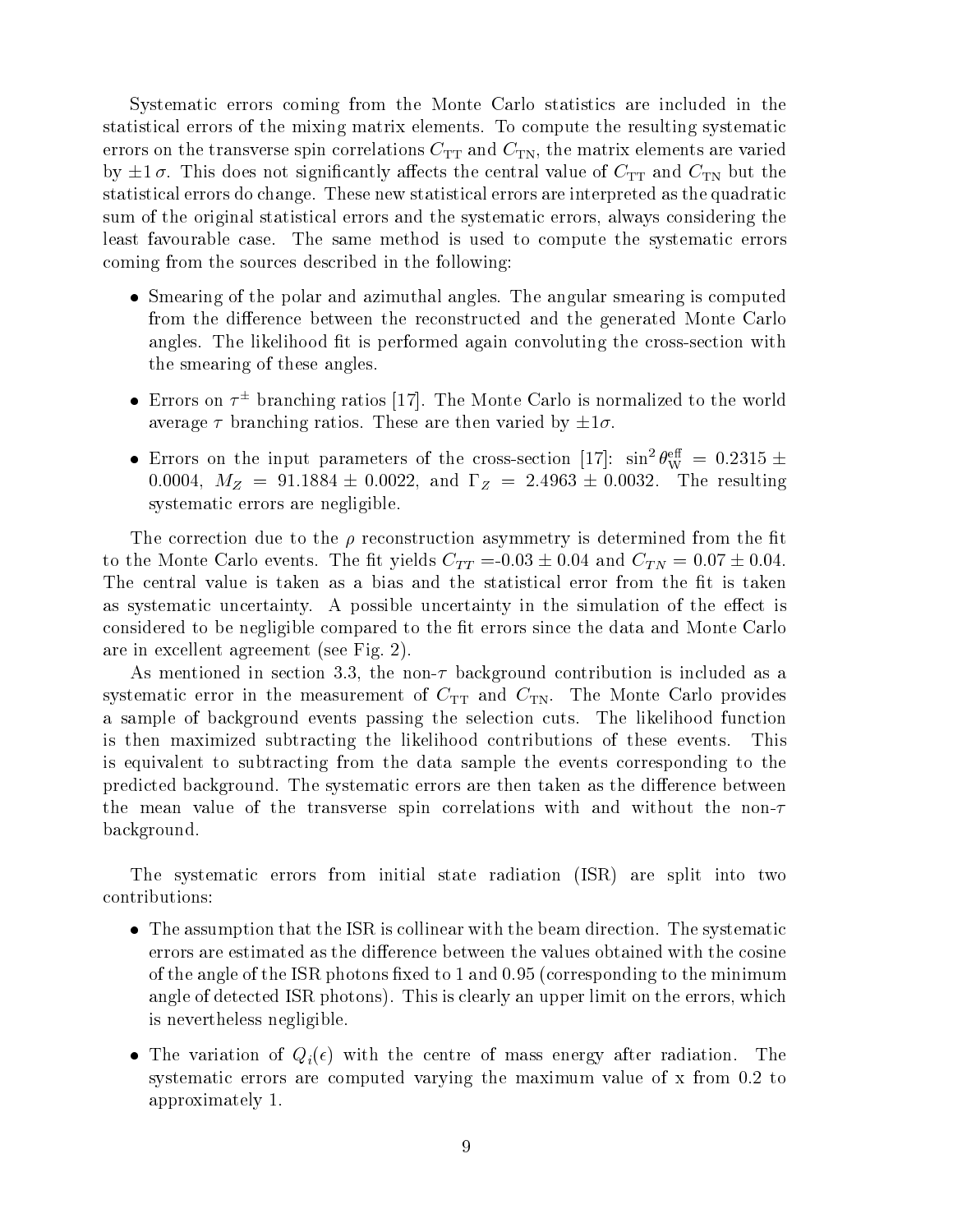In principle, the transverse spin correlations are independent of a weak dipole form factor,  $a_{\tau}$ . However, the transverse spin polarization  $a_{\tau}(s_{\tau-} - s_{\tau+})$  sin  $\sigma$  $\tau$  -  $\tau$  ,  $\tau$  ,  $\tau$  is contributed in contributions of  $\tau$ to the term in the cross-section  $\sin^2 \theta_1 \sin(2 \phi)$ , from which the  $C_{\text{TN}}$  spin correlation is derived (Eq. (5) and (6)). The limit already published by the ALEPH collaboration [7] is used to estimate the uncertainty induced in  $C_{TN}$ .

| Source                           | $\Delta C_{\textrm{\scriptsize TT}}$ | $\Delta C_{\rm TN}$ |  |
|----------------------------------|--------------------------------------|---------------------|--|
| Mixing                           | 0.014                                | 0.014               |  |
| Angle smearing                   | 0.003                                | 0.003               |  |
| Non- $\tau$ background           | 0.020                                | 0.007               |  |
| <b>ISR</b>                       | 0.002                                | 0.001               |  |
| $\rho$ asymmetry correction      | 0.039                                | 0.040               |  |
| $\tau$ decay branching ratios    | 0.009                                | 0.009               |  |
| $d_{\tau}$ residual contribution |                                      | 0.002               |  |
| Total                            | 0.05                                 | 0.04                |  |

The contributions to the final systematic errors are shown in Table 3.

Table 3: Systematic uncertainties on the fitted transverse spin correlations.

The values of the transverse spin correlations, with the bias correction applied are:

$$
\begin{array}{lclcl} C_{\text{TT}} & = & 1.06 & \pm & 0.13 (stat) & \pm & 0.05 (syst) \\ C_{\text{TN}} & = & 0.08 & \pm & 0.13 (stat) & \pm & 0.04 (syst), \end{array}
$$

in agreement with the Standard Model prediction.

The value of the  $C_{TT}$  transverse spin correlation clearly indicates that the axial vector coupling of the  $Z\tau\tau$  vertex is larger than the vector coupling. The measured value is the 15 away from 1, i.e., pure vector completely fig. 3 displays the allowed the allowed the allowed region in the  $(v_\tau, a_\tau)$  plane (shaded area).

The values of the longitudinal polarization and the transverse-normal spin correlation can be combined to obtain the phase difference between the axial vector and vector coupling as described in section 2.1. From the world average value of the longitudinal  $\tau$  polarization [18]:

$$
P_{\tau} = -0.140 \pm 0.007, \tag{11}
$$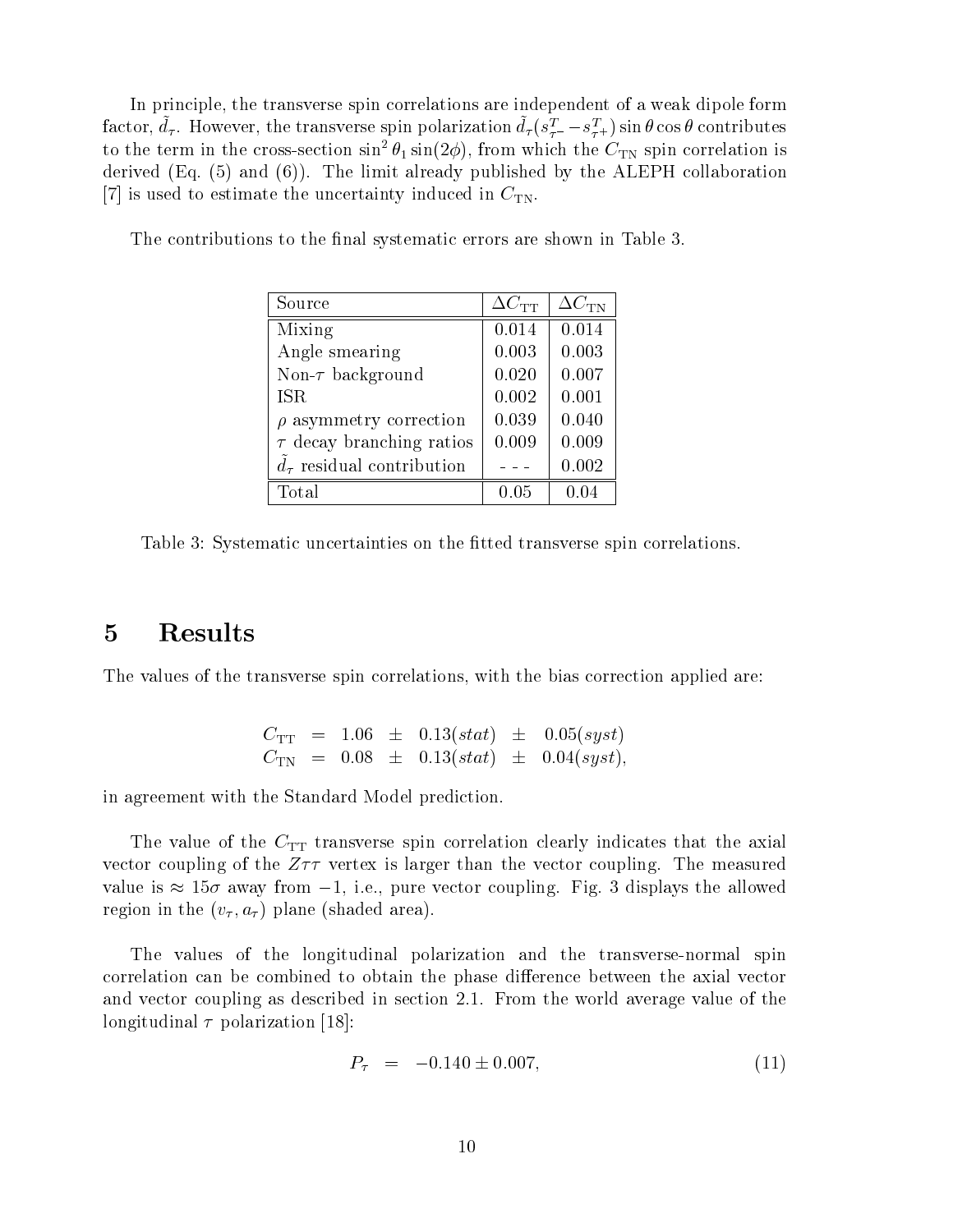

Figure 3: 95% C.L. allowed region (shaded) for the  $\text{Re}(v_{\tau})$  and  $\text{Re}(a_{\tau})$  couplings. The black point shows the world averaged (W.A.) values for the  $v<sub>\tau</sub>$  and  $a<sub>\tau</sub>$  couplings.

and the  $C_{TN}$  value reported here, the phase difference between the vector and axial vector couplings is

$$
\tan(\Phi_{v_{\tau}} - \Phi_{a_{\tau}}) = -0.57 \pm 0.97,\tag{12}
$$

which is consistent with 0.07 predicted in the Standard Model.

The transverse spin correlations have also been calculated for each  $\tau$  decay mode independently as shown in Table 4. The results are consistent.

The aplanarity dependence of the different channels is compared with the predictions of the Standard Model,  $C_{TT} = 0.99$  and  $C_{TN} = -0.01$ , in Fig. 4. The predicted cos  $2\phi$  dependence is clearly visible. Evidence for the  $C_{TT}$  spin correlation has been previously presented by the DELPHI collaboration using the same aplanarity observable [19].

#### 6 **Summary**

A measurement of the transverse spin correlations in  $\tau^+\tau^-$  production at the  $Z$  has been presented. The measured values,

$$
C_{\rm TT} = 1.06 \pm 0.14
$$

and

$$
C_{\rm TN} = 0.08 \ \pm \ 0.14,
$$

are consistent with the Standard Model predictions,  $C_{TT} = 0.99$  and  $C_{TN} = -0.01$ . In particular, from the measurement of  $C_{TT}$  alone, it follows that  $|a_{\tau}| \gg |v_{\tau}|$ . Within the precision of the measurement the imaginary part of the  $a_{\tau}v_{\tau}$  is consistent with zero.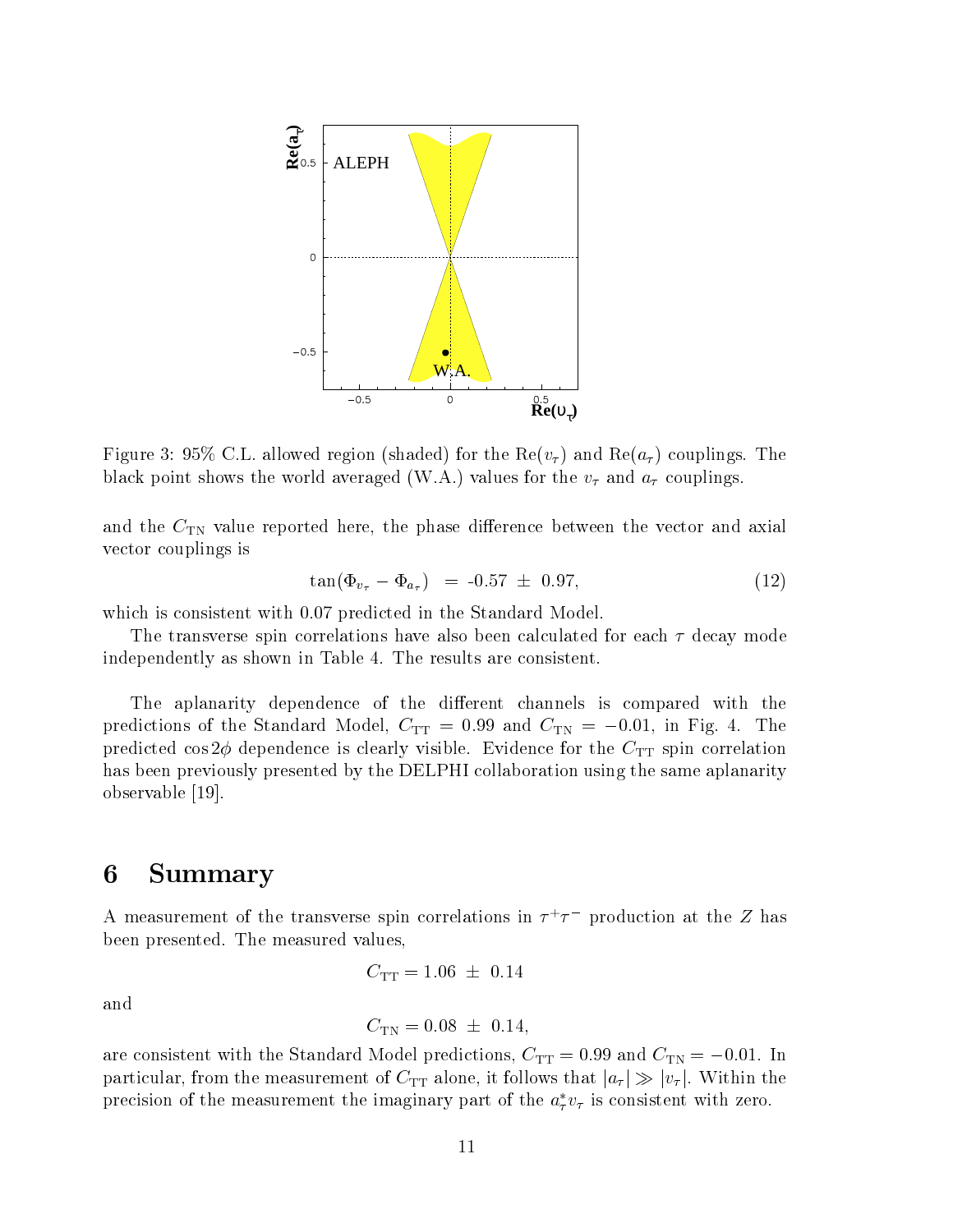

Figure 4: Number of events versus the aplanarity angle,  $\phi$  (solid points). The curve shows the Standard Model prediction normalized to the total number of events.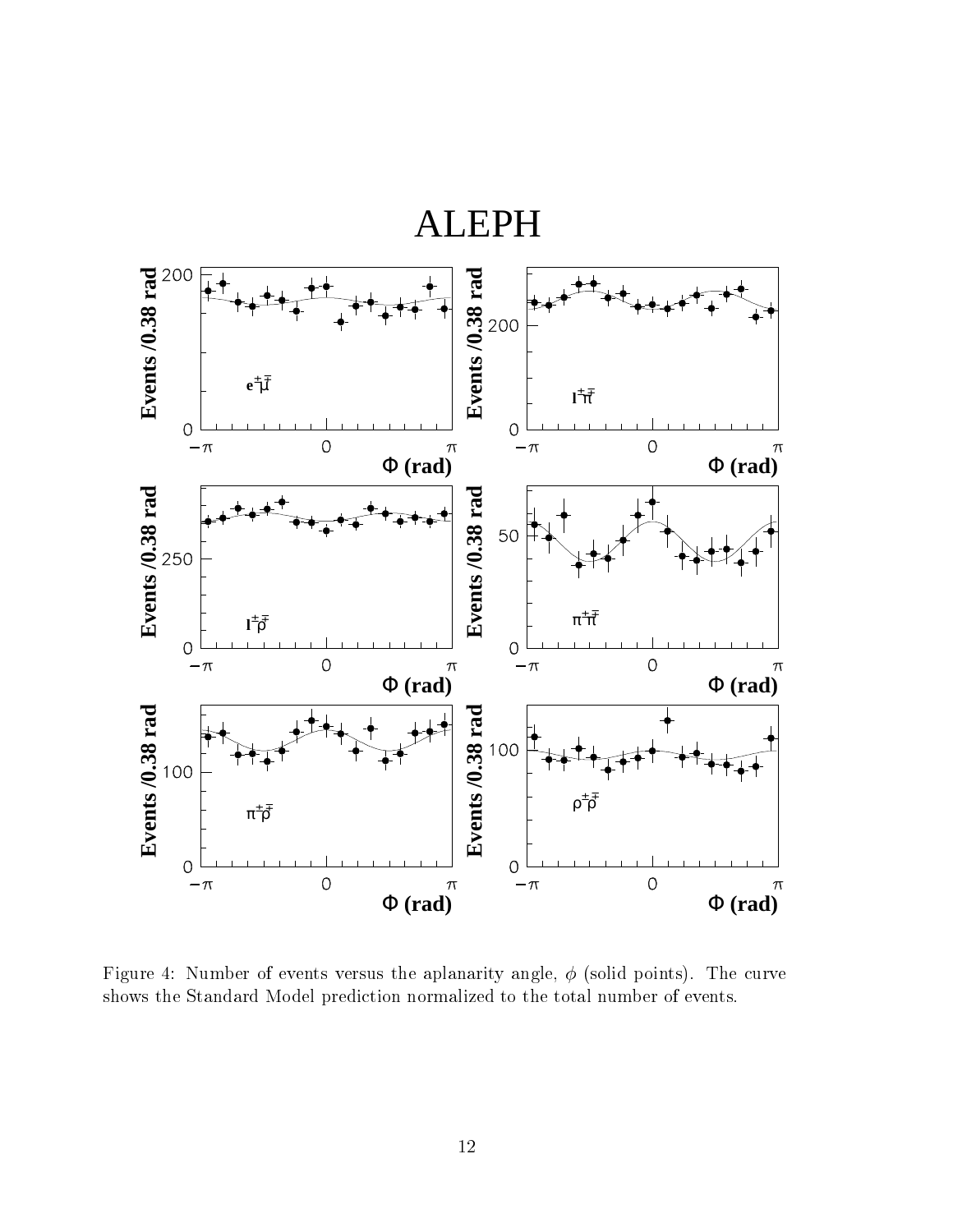| Decay mode                                  | $C_{\rm TT}$                                            | $C_{\rm TN}$     |         |
|---------------------------------------------|---------------------------------------------------------|------------------|---------|
| $\frac{e^{\pm}\mu^{\mp}}{l^{\pm}\pi^{\mp}}$ | $0.92 \pm 0.70$                                         | $-0.92 \pm 0.71$ | $3.2\%$ |
|                                             | $0.79 \pm 0.24$                                         | $-0.01 \pm 0.24$ | 27.1%   |
| $l^{\pm}\rho^{\mp}$<br>$\pi^+\pi^-$         | $1.25 \pm 0.50$                                         | $0.12 \pm 0.51$  | $4.6\%$ |
|                                             | $1.03 \pm 0.19$                                         | $0.07 \pm 0.20$  | 41.7%   |
| $\pi^{\pm} \rho^{\mp}$                      | $1.36 \pm 0.32$                                         | $0.38 \pm 0.32$  | 20.8%   |
| $\rho^+\rho^-$                              | $2.08 \pm 0.71$                                         | $0.68 \pm 0.75$  | 2.65%   |
| Total                                       | $1.06 \pm 0.13$                                         | $0.08 \pm 0.13$  |         |
|                                             | $\chi^2 = 4.4$ C.L. = 49.3% $\chi^2 = 3.6$ C.L. = 65.4% |                  |         |

Table 4: Transverse spin correlation for the various decay modes. The last column shows the contribution of each channel to the averages.

## Acknowledgements

It is a pleasure to thank to our colleagues in the accelerator divisions of CERN for the excellent performance of the LEP accelerator. Thanks are also due to the technical personnel of the collaborating institutions for their support in constructing and maintaining the ALEPH experiment. Those of us not from member states wish to thank CERN for its hospitality.

## References

- [1] ALEPH Collaboration, Phys. Lett. B265 (1991) 430. ALEPH Collaboration, Z. Phys. C69 (1996) 183.
- [2] OPAL Collaboration, Phys. Lett. B266 (1991) 201. OPAL Collaboration, Z. Phys. C65 (1995) 1. OPAL Collaboration, CERN-PPE/96-078.
- [3] L3 Collaboration, Phys. Lett. B294 (1992) 466. L3 Collaboration, Phys. Lett. B341 (1994) 245.
- [4] DELPHI Collaboration, Z. Phys. C55 (1992) 555. DELPHI Collaboration, Z. Phys. C67 (1995) 83.
- [5] J. Bernabéu, N. Rius and A. Pich, Phys. Lett. B257 (1991) 219.
- [6] U. Stiegler, Z. Phys. C58 (1993) 601.
- [7] ALEPH Collaboration, Phys. Lett. B297 (1992) 459, ALEPH Collaboration, Phys. Lett. B346 (1995) 371, ALEPH Collaboration, Contribution to Warsaw conference, PA08-030 (1996), OPAL Collaboration, Phys. Lett. B281 (1992) 405, OPAL Collaboration, Z. Phys. C66 (1995) 31.